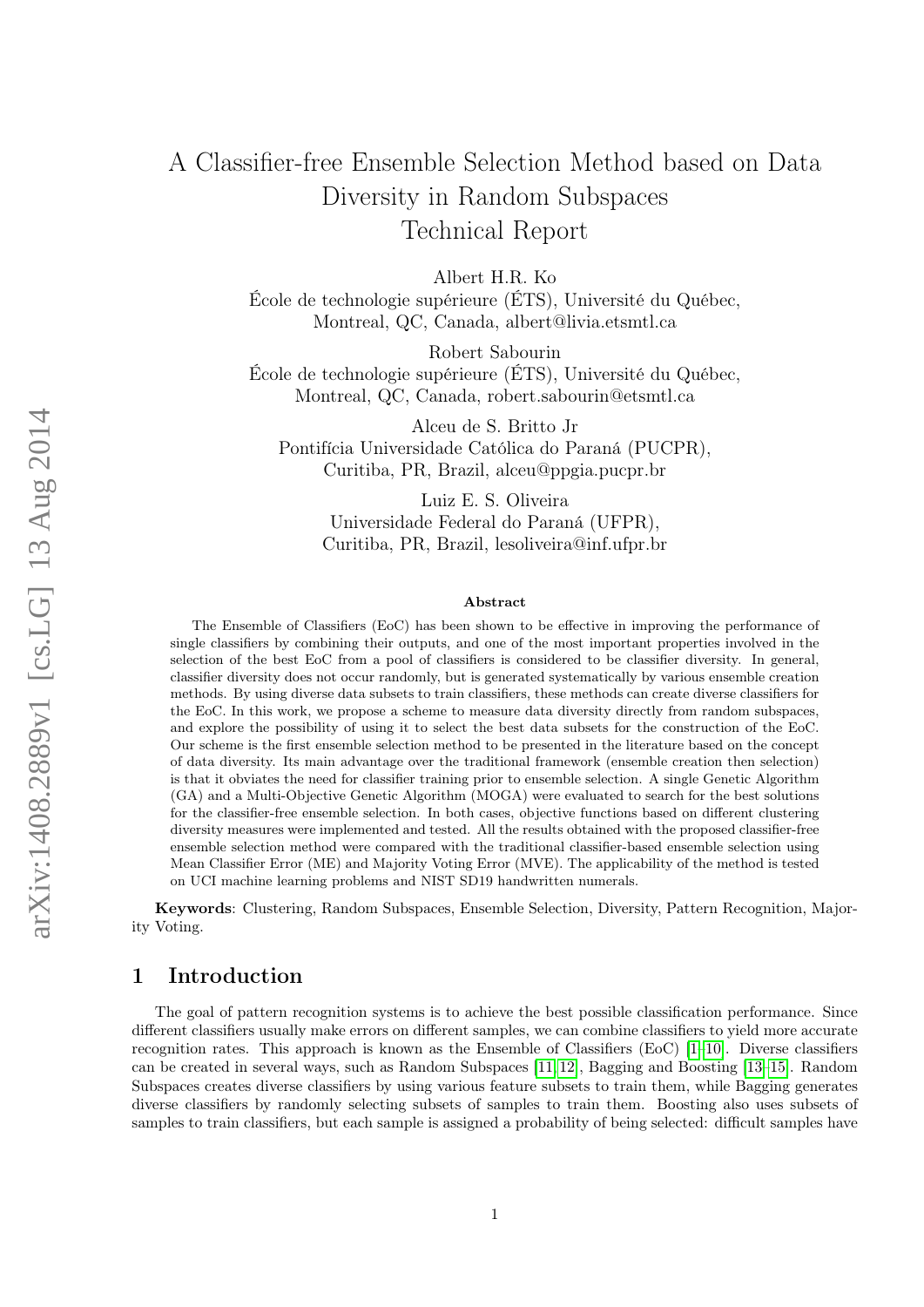a higher probability of being selected, and easier samples have less chance of being used for training. All these ensemble generation methods take advantage of diverse data, which are assembled by extracting only a subset of features or a subset of samples, thereby creating diverse classifiers.

In general, the classifiers created are stored in a pool of classifiers; however, not all the classifiers in this pool will be useful. To select the most pertinent classifiers from the pool  $[1,4,16-18,20,24]$  $[1,4,16-18,20,24]$  $[1,4,16-18,20,24]$  $[1,4,16-18,20,24]$  $[1,4,16-18,20,24]$  $[1,4,16-18,20,24]$ , we need to define an adequate objective function. This objective function can be a fusion function, like the majority voting error  $[1, 4, 18, 24]$  $[1, 4, 18, 24]$  $[1, 4, 18, 24]$  $[1, 4, 18, 24]$ , or simply the diversity among classifiers  $[21, 22]$  $[21, 22]$ .

The two key issues that are crucial to the success of an EoC are the following: first, we need diversity for ensemble creation, because an EoC will not perform well without it [\[3,](#page-20-2) [4,](#page-20-1) [14,](#page-21-11) [19,](#page-21-12) [23,](#page-21-13) [24\]](#page-21-8); and second, we need to select classifiers once they have been created [\[1,](#page-20-0) [4,](#page-20-1) [14,](#page-21-11) [24,](#page-21-8) [25\]](#page-21-14), because not all the classifiers created are useful. However, the classical framework - ensemble creation followed by ensemble selection - has some disadvantages. One of these is additional classifier training. Since some of the classifiers created will not be used, time is wasted in training them. Another is the evaluation of high dimensional classifier combinations, because of the need to evaluate different combinations for ensemble selection following classifier training, which is very time-consuming for a large classifier pool. Hence, our question: Can we select data subsets for ensemble creation directly, instead of performing the ensemble creation/ensemble selection routine?

To answer this question, we assume that data subset selection might be feasible through the evaluation of the diversity of the data in the subsets. This means that, by clustering the data points in different feature subspaces, we might have quite diverse clustering partitions. Since clustering diversities measure the diversity of these partitions, they give an indirect indication of the data diversity of the feature subspaces. From this assumption, we use clustering diversity to represent the data diversity of different feature subsets in Random Subspaces. Thus, the use of clustering diversity as the data diversity measure could allow us to apply a classifier-free ensemble selection scheme.

With this scheme, it is only necessary to train one classifier for each feature subset selected to evaluate the performances of ensembles, so that the best ensemble can be chosen. Compared with a traditional ensemble selection scheme, which requires the training of all classifiers and combinations of all the ensembles evaluated, the proposed scheme offers an interesting alternative for tackling problems with a large classifier pool and time-consuming classifier training. This classifier-free method is only for use with the Random Subspaces ensemble generation method. Remember that different classifiers are generated with all samples, but only some of the features are used in the Random Subspaces method. Since we generate different classifiers based on different feature subsets, then, if we can select diverse feature subsets, we are actually selecting adequate classifiers. We thus propose a method for feature subset selection on Random Subspaces which will also constitute a classifier-free ensemble selection method. With this approach, we can reduce the time spent on useless classifier training and also reduce the ensemble selection search space.

Here, we need to clarify the concept of clustering diversity. In general, it is meant to help in the construction of a cluster ensemble, and has nothing to do with classifiers. A cluster ensemble combines the results of several partitions and thus improves the quality and robustness of partitions of data [\[26–](#page-21-15)[35\]](#page-22-0). It has been shown that more diverse cluster ensembles offer the potential for greater improvement than do less diverse cluster ensembles [\[27\]](#page-22-1), and that is why we use clustering diversity in our study.

Given a pool of feature subsets, we use a clustering algorithm with fixed parameters to form clusterings in feature subsets (Fig. [1\)](#page-2-0). It is reasonable to assume that if we ensure clustering diversity between different feature subsets, then we also ensure data diversity.

- 1. By selecting the useful feature subsets, we can reduce the time needed for classifier training for ensemble creation.
- 2. By evaluating the pertinent feature subsets, we can significantly reduce the search space for ensemble selection.
- 3. Feature subset selection might be able to replace ensemble selection completely for Random Subspaces in some circumstances, and this would enable it to offer de facto classifier-free ensemble selection.

Our experimental results suggest that there is a strong correlation between classifier diversity and clustering diversity in Random Subspaces, and that clustering diversity does work for a classifier-free ensemble selection scheme. Here, we need to mention that the proposed strategy would not work for the Bagging and Boosting ensemble generation methods. Since both Bagging and Boosting draw a certain proportion of the data points to train classifiers, it is quite possible that the distributions of data points will be rather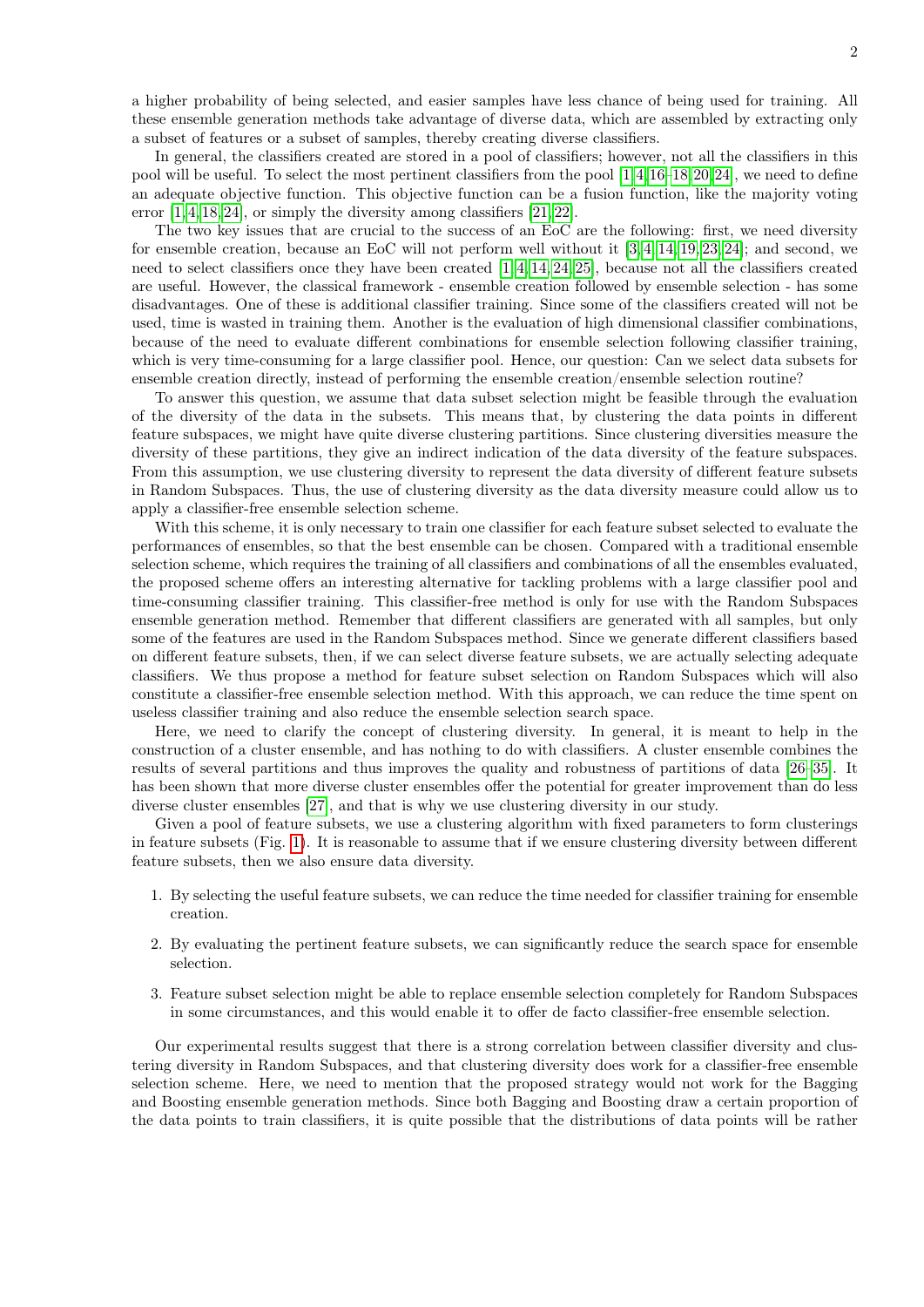

<span id="page-2-0"></span>Figure 1: The proposed classifier-free ensemble selection scheme is, in fact, a feature subset selection in Random Subspaces. We carried out this feature subset selection using clustering diversity as the objective function. Note that the pre-calculation of diversities is carried out once and for all, while the GA or MOGA search is repeated from generation to generation.

similar. Consequently, clustering these data points might not generate significantly different clustering partitions. More importantly, since Bagging uses various data points for each classifier, it is impossible for us to measure data diversity by clustering different parts of data points.

In the next section, we introduce general clustering diversity measures. In section 3, we investigate the possibility of ensemble selection using clustering diversity measures on the UCI Machine Learning Repository. Moreover, we report the experiments we performed on NIST SD19 handwritten numeral digits. Discussion is provided in section 4, and our conclusion is presented in the last section.

# 2 Clustering Diversity Measures

In general, given two clustering partitions, we can apply clustering diversity to measure the diversity between them. Since there is no class label available in clustering, the concept of diversity based on correct/incorrect classification cannot be applicable for clustering diversity, and another kind of approach will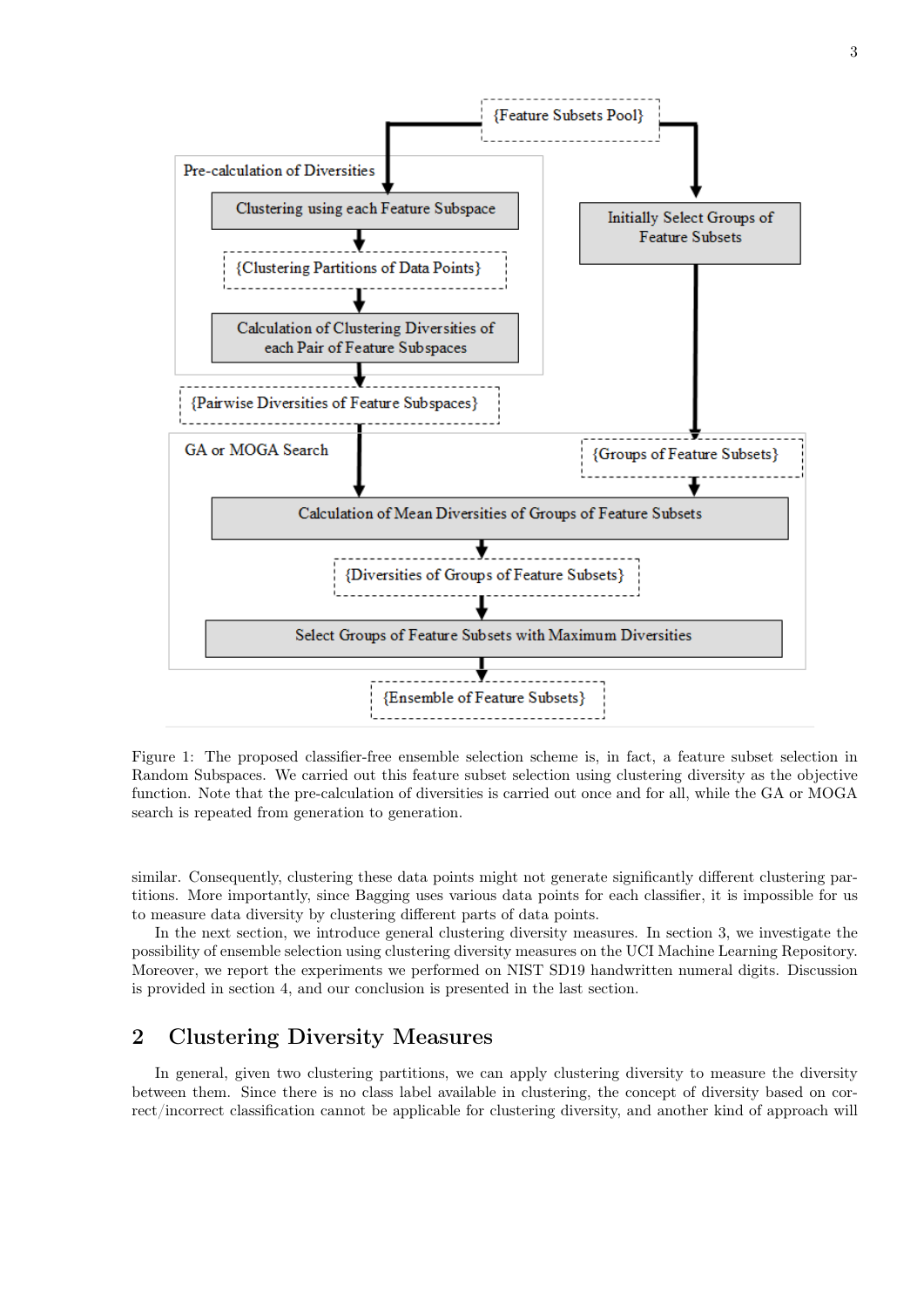be needed. First, we introduce the concept of clustering diversity from the framework defined in [\[36\]](#page-22-2). For C data points, if we suppose that one clustering,  $C_i$ , groups these data points into I clusters, and another clustering,  $C_k$ , groups them into K clusters, then the diversity between these two clusterings can be deduced as follows:

## 2.1 Basic Concept of Clustering Diversity

For two clusterings, consider a contingency table (or confusion matrix) M as a  $I \times K$  matrix which describes the partitions of data points in these two clusterings. If we look at the  $ik_{th}$ ,  $1 \le i \le I, 1 \le k \le K$ element in the contingency table  $M$  - let us call it block  $M_{ik}$  - which represents data points grouped as a cluster by clustering  $C_i$  and also groups data points as a cluster by clustering  $C_k$ , we find that all the data points that are grouped into cluster  $c_i$  by clustering  $C_i$  and grouped into cluster  $c_k$  by clustering  $C_k$  are located in the block  $M_{ik}$ . So, in this contingency table, we can denote the number of data points in block  $M_{ik}$  as  $m_{ik}$ :

<span id="page-3-0"></span>
$$
m_{ik} = |c_i \bigcap c_k| \tag{1}
$$

$$
\sum_{1 \le i \le I} \sum_{1 \le k \le K} m_{ik} = C \tag{2}
$$

We note that, given two clusterings, the complexity of the calculation of all  $m_{ik}$  is  $O(C \cdot (I + K))$ . Once we have every element  $m_{ik}$  for contingency table M, we can use  $m_{ik}$  to calculate the clustering diversity between clustering  $C_i$  and clustering  $C_k$ . Given that we have C data points, we want to determine the relationships between these  $\frac{C \cdot (C-1)}{2}$  data point pairs. We then classify these relationships into four different cases and count the occurrences of these cases:

- 1.  $C_{11}$ : the number of data point pairs in the same cluster under both  $C_i$  and  $C_k$
- 2.  $C_{00}$ : the number of data point pairs in different clusters under both  $C_i$  and  $C_k$
- 3.  $C_{10}$ : the number of data point pairs in the same cluster under  $C_i$ , but not under  $C_k$
- 4.  $C_{01}$ : the number of data point pairs in the same cluster under  $C_k$ , but not under  $C_i$

If we suppose that we have  $C$  points in total, then the following condition must be satisfied:

$$
C_{11} + C_{00} + C_{10} + C_{01} = \frac{C(C-1)}{2}
$$
\n(3)

To illustrate the meanings of  $C_{ij}$  in Fig. [2](#page-4-0) and Fig. [3,](#page-4-1) we carried out 2 clusterings on 4 data points. Note that these 4 data points mean 6 data point pairs. In Fig. [4,](#page-4-2)  $C_{11} = 1$ , because the triangle and the rectangle are grouped together in the same clusters by both clusterings.  $C_{10} = 2$ , because the star is grouped in the same cluster as the triangle and the rectangle by one clustering, but into different clusters by another clustering. By a similar analysis, we can observe that  $C_{01} = 0$ .  $C_{00} = 3$ , because the ellipse is considered to be in a different cluster from the star, the triangle, and the rectangle by both clusterings.

While the direct calculation of  $C_{11}$ ,  $C_{00}$ ,  $C_{10}$ , and  $C_{01}$  could be very time-consuming - the complexity is  $O(\frac{C(C-1)}{2})$  $\frac{Z(-1)}{2}$ ) - this calculation can be greatly accelerated. In fact, all the values  $C_{11}, C_{00}, C_{10}$ , and  $C_{01}$  can be quickly derived from the contingency table  $M$  using its element  $m_{ik}$ .

If we suppose there are  $m_{ik}$  data points in block  $M_{ik}$ , then we can calculate the  $C_{11}$  value as the data point pairs in this block, i.e.  $C_{11}(M_{ik}) = \frac{m_{ik}(m_{ik}-1)}{2}$ . Consequently, the total  $C_{11}$  value can be calculated as the sum of  $C_{11}(M_{ik})$  from all these blocks, i.e.  $C_{11} = \sum_{1 \leq i \leq I} \sum_{1 \leq k \leq K} C_{11}(M_{ik})$ :

$$
C_{11} = \sum_{1 \le i \le I} \sum_{1 \le k \le K} \frac{m_{ik}(m_{ik} - 1)}{2} \tag{4}
$$

Using eq. [2,](#page-3-0) we can write:

$$
C_{11} = \frac{\left(\sum_{1 \le i \le I} \sum_{1 \le k \le K} m_{ik}^2\right) - C}{2} \tag{5}
$$

For  $C_{10}$  and  $C_{01}$ , the calculation follows the same principle. It can be deduced that there are  $\frac{((\sum_i m_{ik})-m_{ik})}{2}$ data point pairs grouped in the same cluster by clustering  $C_i$ , but in different clusters by clustering  $C_k$ . Consequently, we can arrive at a value for  $C_{10}$ :

$$
C_{10} = \frac{\sum_{1 \le i \le I} \sum_{1 \le k \le K} m_{ik}((\sum_i m_{ik}) - m_{ik})}{2}
$$
(6)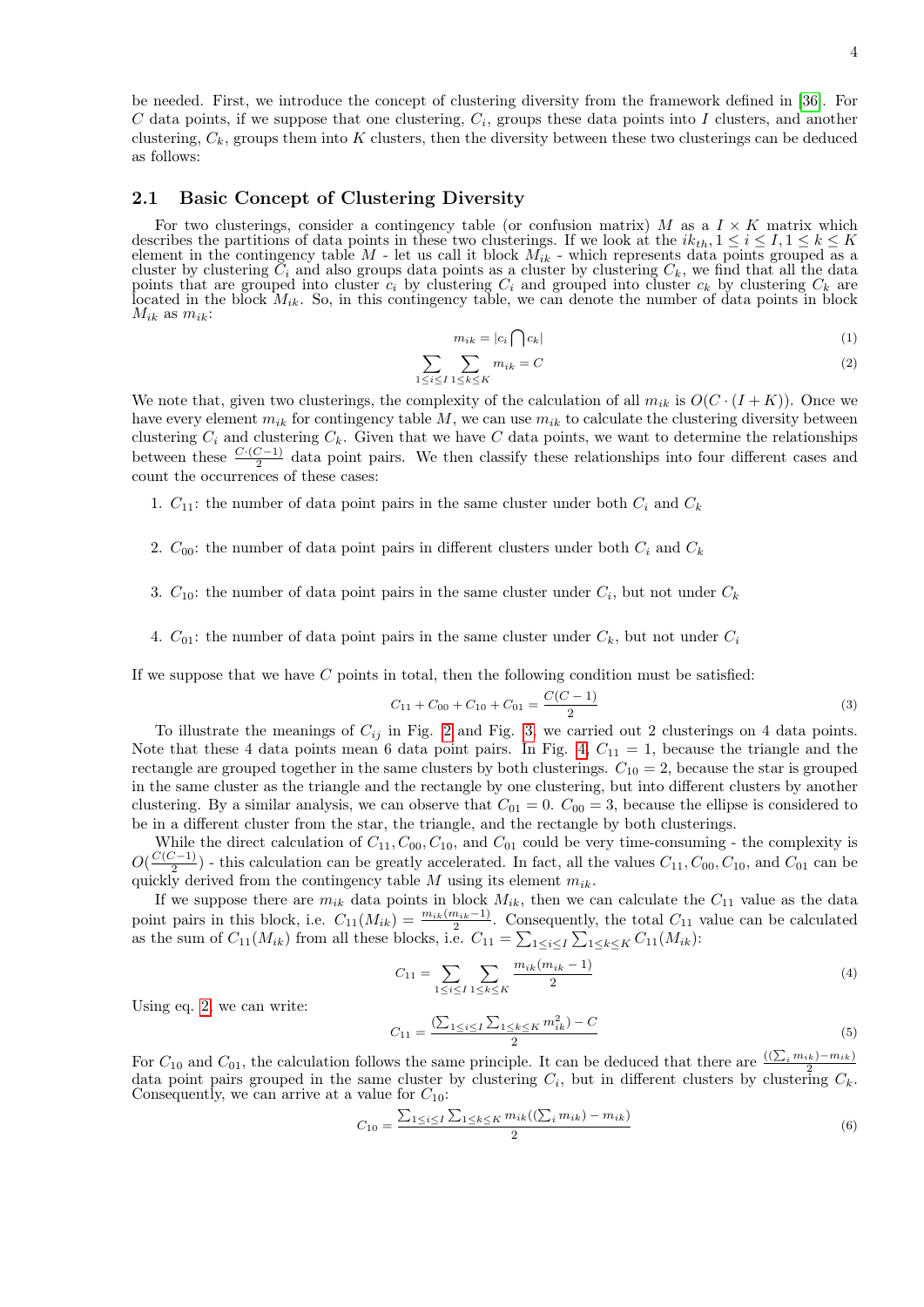

Figure 2: Illustration of 2 clustering partitions. The first clustering generates 2 partitions and the second clustering generates 3 partitions.

<span id="page-4-1"></span><span id="page-4-0"></span>

Figure 3: The 2 partitions of the first clustering can be denoted as  $(M_{1k}$  and  $M_{2k})$ , and those of the second clustering can be denoted as  $(M_{i1}, M_{i2}, \text{and } M_{i3})$ . All data points are classified into  $M_{ik}$  based on these partitions.



Figure 4: Examples of the calculation of  $C_{11}$ ,  $C_{10}$ ,  $C_{00}$ , and  $C_{01}$  based on 4 data points, and thus on 6 data point pairs.

For  $C_{01}$ , we can use the same method and obtain a similar result:

<span id="page-4-2"></span>
$$
C_{01} = \frac{\sum_{1 \le i \le I} \sum_{1 \le k \le K} m_{ik}((\sum_k m_{ik}) - m_{ik})}{2} \tag{7}
$$

The more complicated case is the deduction of  $C_{00}$ , for which we should look for data point pairs grouped in different clusters by both the  $C_i$  and the  $C_k$  clustering. Since there are  $(C - \sum_k m_{ik} - \sum_i m_{ik} + m_{ik})$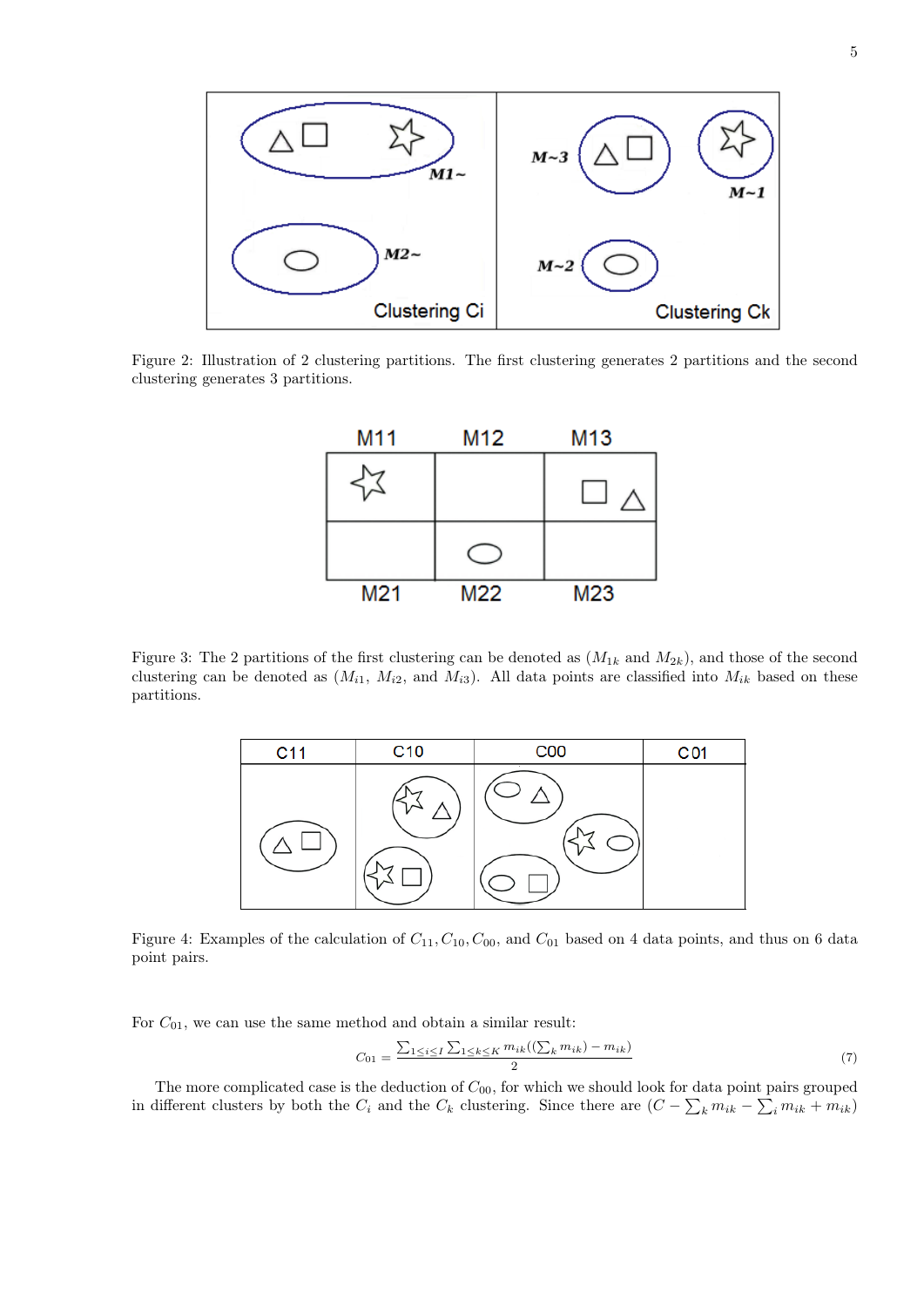samples satisfying this condition, we can arrive at the following equation:

$$
C_{00} = \frac{\sum_{1 \le i \le I} \sum_{1 \le k \le K} (m_{ik} \cdot (C - \sum_k m_{ik} - \sum_i m_{ik} + m_{ik}))}{2}
$$
(8)

The result can be verified by calculating  $C_{11} + C_{10} + C_{01} + C_{00} = \frac{C(C-1)}{2}$  $\frac{2^{j-1}}{2}$ .

Remember that the complexity of the calculation of all  $m_{ik}$  is  $O(C \cdot (I + K))$ . Given that  $I, K \ll C$ , the calculation of  $C_{11}$ ,  $C_{00}$ ,  $C_{10}$ , and  $C_{01}$  deduced by  $m_{ik}$  is much faster than the direct calculation of  $C_{11}, C_{00}, C_{10}$ , and  $C_{01}$ , which had a complexity of  $O(\frac{C(C-1)}{2})$  $\frac{2^{j-1}}{2}$ ).

We need to mention that we fix all the clustering parameters, including the number of clusters. In other words, in our case,  $I = K$ , and the contingency table M is, in fact, a square matrix.

However, these four types of relationships of data point pairs are not themselves clustering diversity measures. In fact, several different clustering diversity measures have been proposed using the counts of these four cases. We introduce them in the next section.

### 2.2 Pairwise Clustering Diversity Measures

Based on the pairwise counts, a number of clustering diversity measures are proposed [\[36\]](#page-22-2):

1. Wallace Indices

$$
Wallace - 1 : W_i(C_i, C_k) = \frac{C_{11}}{C_{11} + C_{10}} \tag{9}
$$

$$
Wallace - 2 : W_k(C_i, C_k) = \frac{C_{11}}{C_{11} + C_{01}} \tag{10}
$$

2. Fowlkes-Mallows Index

$$
F(C_i, C_k) = \frac{C_{11}}{((C_{11} + C_{10})(C_{11} + C_{01}))^{\frac{1}{2}}} = (W_i(C_i, C_k)W_k(C_i, C_k))^{\frac{1}{2}}
$$
\n(11)

3. Rand Index

$$
R(C_i, C_k) = \frac{C_{11} + C_{00}}{\frac{C(C-1)}{2}}
$$
\n(12)

4. Jacard Index

$$
J(C_i, C_k) = \frac{C_{11}}{C_{11} + C_{01} + C_{10}}\tag{13}
$$

5. Mirkin's Metric

$$
K(C_i, C_k) = 2(C_{10} + C_{01}) = C(C - 1)[1 - R(C_i, C_k)]
$$
\n(14)

Note that all these measures calculate the clustering diversity between two clusterings. In the case where there are more than two clusterings, the global clustering diversity is simply the mean of all clustering diversities between all clustering pairs. Given L clusterings, there are  $\frac{L\times(L-1)}{2}$  clustering diversities  $d_{12}, d_{13}, ..., d_{(L-1)L}$ to be calculated, and the global clustering diversity  $\bar{d}$  will be its average:

<span id="page-5-0"></span>
$$
\bar{d} = 2 \times \frac{\sum_{ij} d_{ij}}{L \times (L-1)}, i < j \tag{15}
$$

At this point, we wanted to check whether or not the clustering diversity of different feature subsets could be used as an objective function for classifier-free ensemble selection, and so we carried out experiments on UCI machine learning problems (see below).

## 3 Experiments

This section describes the experiments undertaken to show the applicability of the proposed method. First, we needed to evaluate the hypothesis that the clustering diversity of different feature subsets could be used as an objective function for ensemble selection in Random Subspaces. For an ensemble created with the Random Subspaces method, we first evaluated its feature subspaces by carrying out simple K-Means clusterings with predefined numbers of clusters on these feature subsets. The number of clusters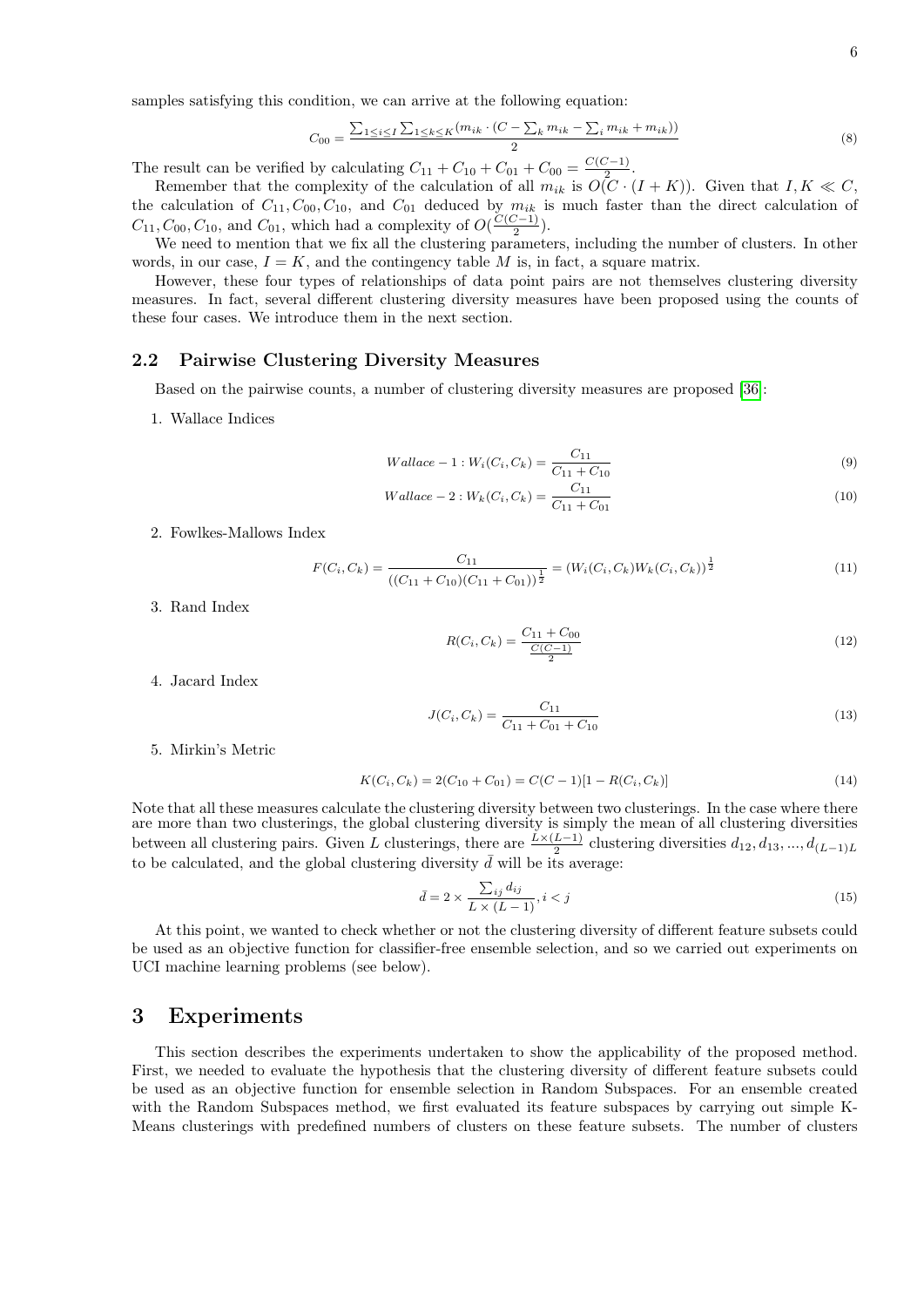is preselected using the Xie-Beni index (XB index) [\[37,](#page-22-3) [38\]](#page-22-4) as the clustering validity index. A clustering diversity was thus calculated based on the clusterings of these feature subsets, and served as an objective function for the search. Six clustering diversities were tested in our experiment, including: Mirkin's Metric, two Wallace Indices, the Fowlkes-Mallows Index, the Rand Index and the Jacard Index. As we mentioned in the introduction, the search algorithm is also an important issue for ensemble selection. For the classifier-free ensemble selection scheme, we evaluate two types of search algorithms: the single genetic algorithm (GA) and the multi-objective genetic algorithm (MOGA). We used the GA because, as a population-based search algorithm, it is flexible and its complexity can be adjusted according to the size of the population and the number of generations. Moreover, because the algorithm returns a population of the best combinations, it can be potentially exploited to prevent generalization problems [\[24\]](#page-21-8). Once the feature subsets had been selected, we constructed corresponding classifiers using the selected feature subsets and evaluated the performance of the ensembles of these classifiers (see Fig. [5\)](#page-6-0).



<span id="page-6-0"></span>Figure 5: The processing steps of the proposed classifier-free ensemble selection method. The selected ensembles of feature subsets can be used to train ensembles of classifiers, which must then be tested in a validation set in order to select the best one. The details of feature subset selection are shown in Fig. [1.](#page-2-0)

At the same time, we needed to compare our classifier-free ensemble selection scheme to traditional classifier-based ensemble selection methods. In traditional classifier-based ensemble selection, each feature subset is used to train a classifier, and all the trained classifiers are stored in a pool. In order to select adequate classifiers from this pool, we carried out the ensemble selection process using Majority Voting Error (MVE) as the objective function for the GA and MOGA search algorithms.

In our experiments, both the GA and the MOGA are based on bit representation, one-point crossover, bitflip mutation, roulette wheel selection, and elitism implemented using a generational procedure. Population sizes ranging from 16 to 256 were assessed and the best trade-off performance/computational cost was achieved using 32 individuals in the population.

The evaluation of objective functions for ensemble selection is tested on UCI machine learning problems and also on a large-scale problem by using the NIST SD19 handwritten numerals.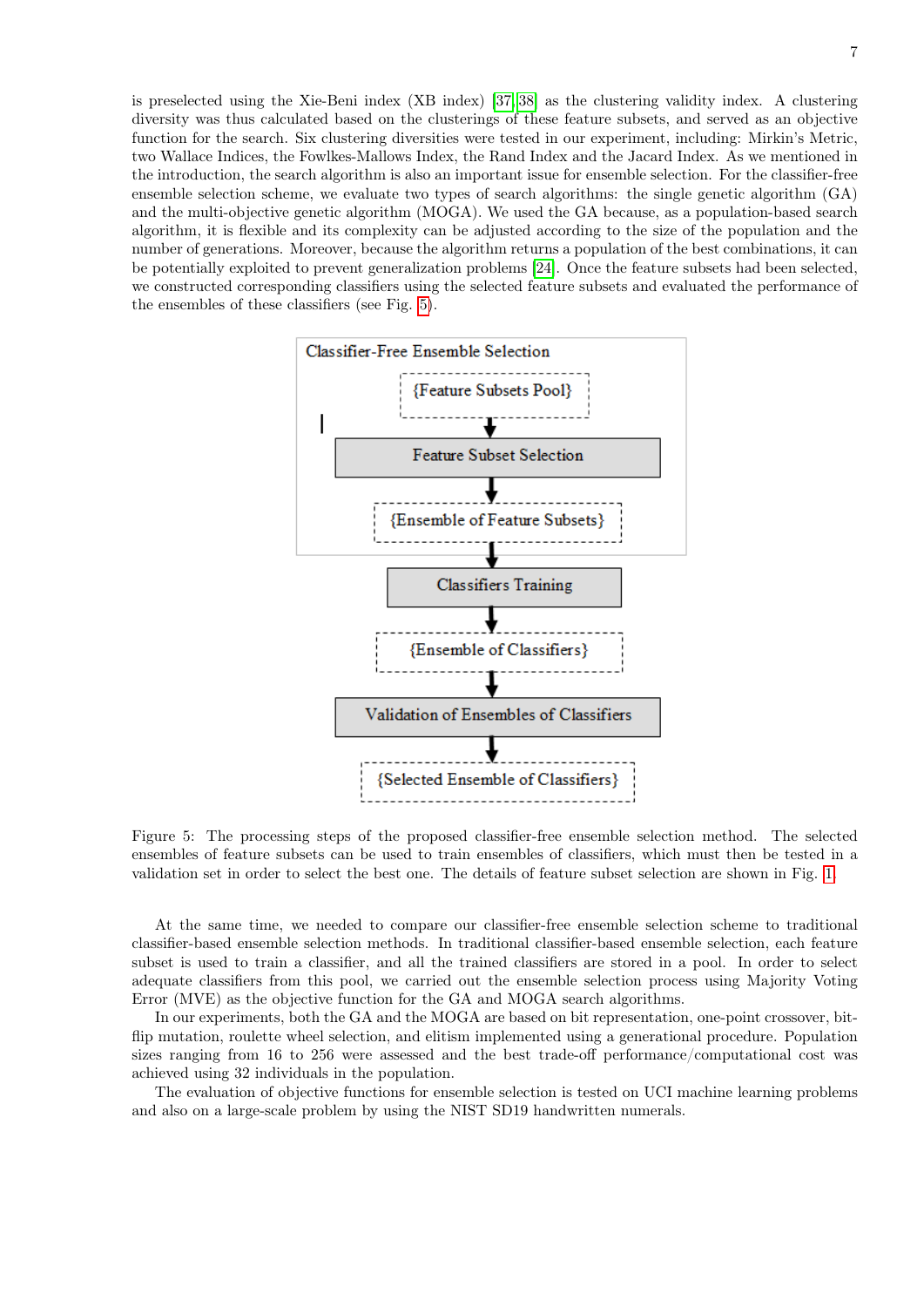| database                | number of | number of | number of     | number of    | number of | number of   |
|-------------------------|-----------|-----------|---------------|--------------|-----------|-------------|
|                         | classes   | clusters  | train samples | test samples | features  | cardinality |
| Pima-Diabetes           |           |           | 384           | 384          |           |             |
| Liver-Disorders         |           |           | 144           | 144          |           |             |
| Wisconsin Breast-Cancer |           | 12        | 284           | 284          | 30        |             |
| Wine                    |           |           | 88            | 88           | 13        |             |
| Image Segmentation      |           | 53        | 210           | 2100         | 19        |             |
| Letters Recognition     | 26        | 87        | 10000         | 10000        | 16        | 12          |

<span id="page-7-0"></span>Table 1: The problems extracted from the UCI Machine Learning Repository.

## 3.1 Evaluation on the UCI Machine Learning Repository

We performed the classifier-free ensemble selection and classifier-based ensemble selection experiments on UCI machine learning problems (Table [1\)](#page-7-0). Three classification algorithms were used for the classification tasks: Quadratic Discriminant Classifiers QDC), K-Nearest Neighbors Classifiers (KNN), and Parzen Windows Classifiers (PWC) [\[39\]](#page-22-5).

All the problems extracted from the UCI data repository have two datasets, a training set for classifier training for the GA or MOGA search and a test set used only for testing. The whole training set was used to create 10 classifiers in Random Subspaces. Moreover, the training samples were divided into 3 parts for each scheme:

• Optimization set:

70% of the training samples were used for both the GA and the MOGA search. These samples were clustered in feature subspaces, and the clustering diversity indices were measured by comparing clusterings in a pairwise manner. The diversity of a set of feature subspaces is calculated as the mean value of pairwise diversities of the features involved (eq. [15\)](#page-5-0).

• Archive validation set:

Another 15% of the training samples were used as the archive validation mechanism [\[40\]](#page-22-6) to avoid overfitting during the GA or MOGA search. They were used to evaluate all the individuals and then to store the optimal solutions in a separate archive after each generation (Fig. [6\)](#page-8-0). The reason for using this archive validation mechanism is that solutions found in a Pareto front of one dataset may be optimal only for this special search dataset. From generation to generation, the solutions found may tend to overfit the search dataset. To make sure that those solutions were not overfitted in our case, we validated them in another archive validation set. The solutions are stored in the archive only if they dominate all the solutions in that set.

• Classifier-free MOGA evaluation set:

The remaining 15% of the training samples were used solely for the final classification performance validation for the classifier-free MOGA search. The reason for this was that, unlike the GA search, which gives the best individual in the population, a MOGA search gives a group of individuals, called a Pareto front. As a result, we need a way to evaluate the solutions found in this Pareto front. Even though a MOGA search is a purely classifier-free process, the evaluation of these potential solutions will require the construction of classifiers. So, during this process, the feature subset candidates stored in the archive are then used to construct ensembles and their performances evaluated on these samples.

• Test set:

The best solutions found were evaluated on the test set.

The classifier-free GA search used the clustering diversities calculated from the optimization set to search for feature subspaces with the maximum clustering diversity. During the search, solutions found in each generation were evaluated with clustering diversity in the archive validation set and stored in an archive. Finally, solutions stored in the archive were used on a test set.

The classifier-free MOGA search follows the same procedure as the classifier-free GA search, except that the former has two objective functions: maximization of clustering diversity and maximization of the number of feature subspaces. We will discuss in the next section the reason for maximizing the number of feature subspaces. Moreover, since the classifier-free MOGA search provides a group of solutions instead of one solution as in the classifier-free GA search, we needed to evaluate the solutions stored in the archive.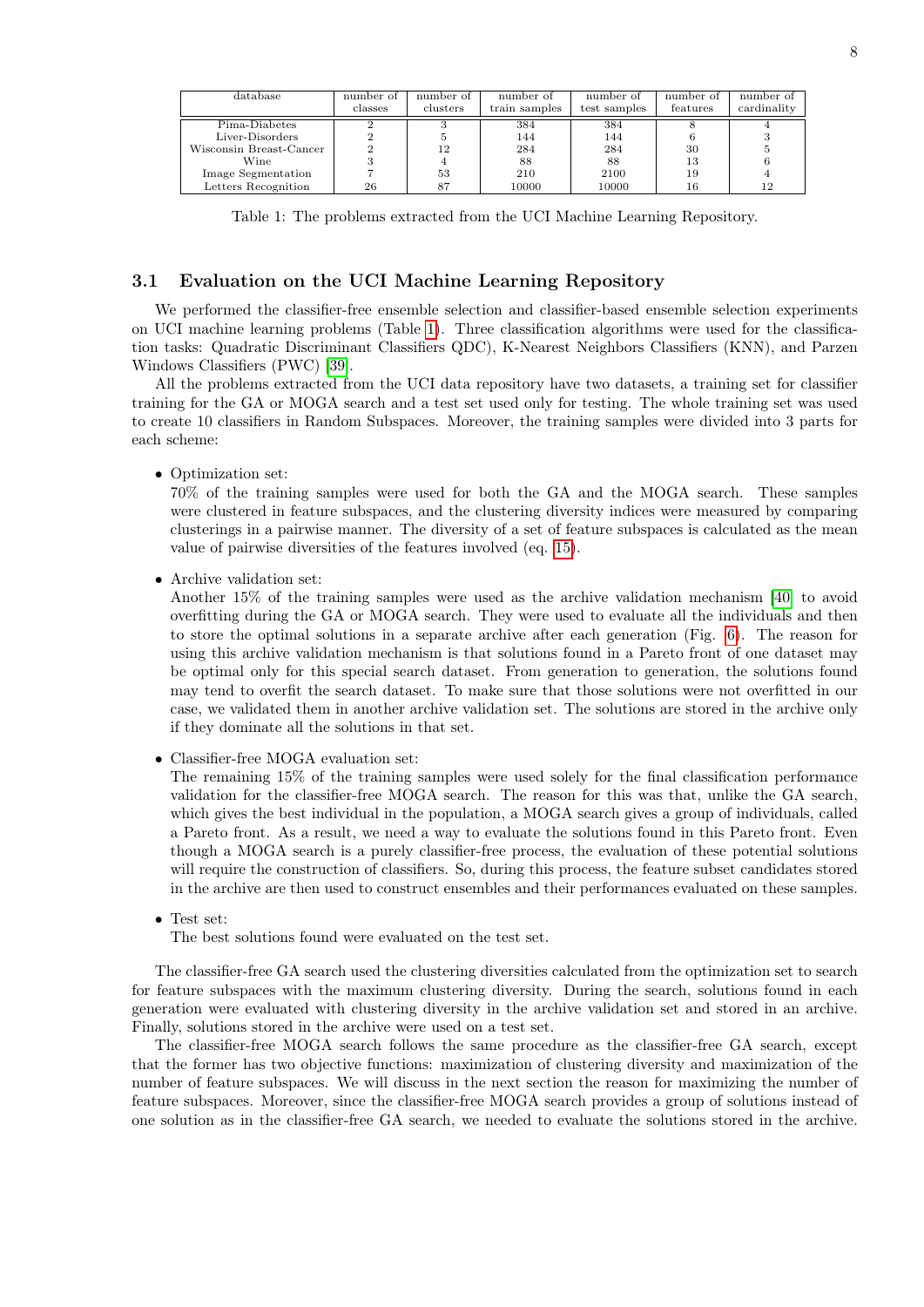We trained EoCs using subspaces found by the classifier-free MOGA search, and then evaluated them in a classifier-free MOGA evaluation set, using the best ensemble on a test set.

The classifier-based GA search first constructed all the classifiers using the training set, and then used mean ME (Mean Classifier Error) or MVE evaluated on the optimization set to search for EoCs with the ME or MVE. Again, during the search, solutions found in each generation were evaluated in the archive validation set and stored in an archive. Finally, solutions stored in the archive were used on a test set.

The classifier-based MOGA search also constructed all the classifiers using the training set, and then used the ME or MVE evaluated on the optimization set to search for EoCs with the ME or MVE. However, in order to compare this search with the classifier-free MOGA search, it also used the maximization of the number of feature subspaces as another objective function. Following the MOGA search, the best solutions were selected as the individual at the Pareto front with the minimum error rate. These solutions were then used on a test set. Because the error rate had already been evaluated during the search, the classifier-based MOGA search did not need to use an external evaluation set for the final evaluation, as was done in the case of the classifier-free MOGA search.



<span id="page-8-0"></span>Figure 6: The archive validation set is used to validate the population found by a GA or a MOGA search and then stores the best solutions in a separate archive.

We first carried out the experiments with a single GA search, and then we compared the results with those of a MOGA search.

#### 3.1.1 Search with Single GA for the UCI Machine Learning Problems

For classifier-free ensemble selection (or feature subset selection), we used different clustering diversity indices as objective functions to find the potentially diverse feature subsets. Among these objective functions, we minimized two Wallace indices, the Fowlkes-Mallows index, the Rand index, the Jacard index, and the maximized Mirkin Metric. All the global clustering diversity measures are calculated as the mean values of clustering diversities between all the clustering pairs. Note that the clustering diversity between any two clustering pairs can be calculated prior to the GA search, so that during the GA search we simply calculate the mean of the clustering diversities among the selected clusterings. For each of the 6 problems extracted from the UCI data repository, 10 feature subsets with fixed cardinality are given as the pool for the search. Table [1](#page-7-0) shows the number of features and the cardinality of each database, and also the number of classes, clusters, training and testing samples. Using the pre-calculated clustering diversities based on the clusterings with these feature subsets, the GA search evaluated the global diversity of various combinations of these feature subsets. The combination with the best global diversity was regarded as the best solution, and then the selected feature subsets were used to construct the classifiers needed. These classifiers were then combined using the Majority Voting (MAJ) fusion function, which is based on a Simple Majority Voting Rule, to give the classification results. The MAJ fusion function does not require the a posteriori outputs for each class, and each classifier gives only one crisp class output as a vote for that class. Then, the ensemble output is assigned to the class with the maximum number of votes among all classes.

In order to compare the performance of the classifier-free approach with the traditional classifier-based approach, we also evaluated the single GA search with MVE and with ME as the objective functions. For these two schemes, classifiers were constructed using given feature subset pools, and the GA search evaluated the results directly from the classifier outputs, regardless of the clustering diversities of their feature subsets.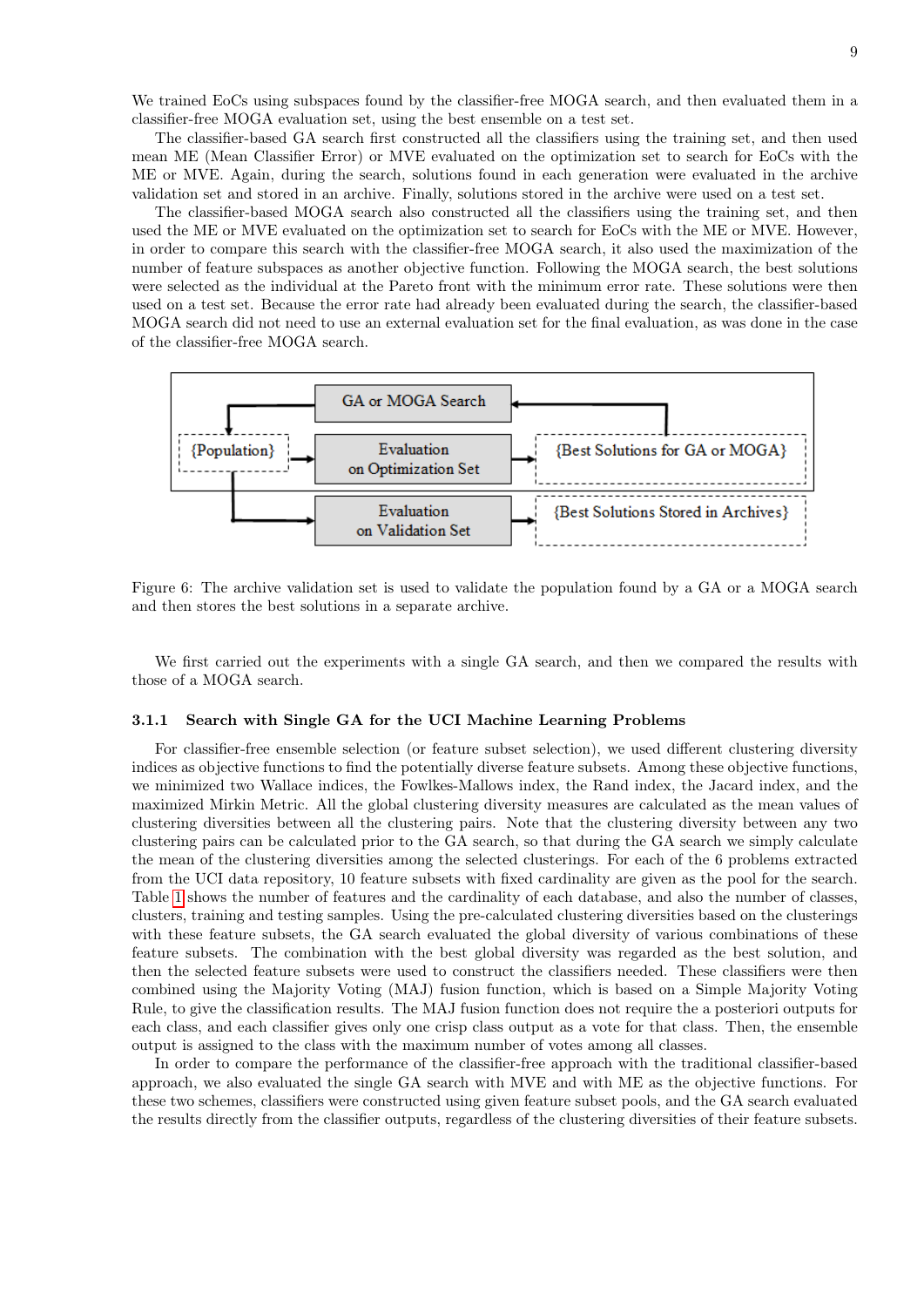|                         | Mirkin's            | Wallace Index-1            | Wallace Index-2            | Fowlkes-Mallows     | Rand               |
|-------------------------|---------------------|----------------------------|----------------------------|---------------------|--------------------|
| Pima-Diabetes           | $79.77 + 1.73$ %    | $76.61 + 1.74\%$           | $77.37 \pm 1.85$ %         | $78.32 + 2.59\%$    | $77.22 \pm 2.85$ % |
| Liver-Disorders         | $72.11 + 2.45\%$    | $70.35 \pm 3.49$ %         | $72.01 + 3.06 %$           | $70.39 + 4.33\%$    | $69.00 \pm 3.68$ % |
| Wisconsin Breast-Cancer | $92.18 \pm 0.70 \%$ | $89.19 \pm 4.77$ %         | $89.71 \pm 4.21 \%$        | $89.67 \pm 4.71\%$  | $91.73 \pm 0.84$ % |
| Wine                    | $75.61 \pm 5.71 \%$ | $73.52 + 1.98$ %           | $73.60 \pm 2.58$ %         | $74.05 + 3.70$ %    | $71.82 \pm 4.71$ % |
| Image Segmentation      | $74.78 + 2.31\%$    | $76.87 + 3.63\%$           | $77.29 \pm 2.96 \%$        | $78.28 + 2.10\%$    | $75.29 \pm 1.79$ % |
| Letters Recognition     | $82.17 \pm 0.85$ %  | $76.48 \pm 3.36 \%$        | $78.11 \pm 3.90 \%$        | $77.12 \pm 4.33$ %  | 77.85 ±3.35 %      |
|                         | Jacard              | M.V.E                      | M.E.                       | ALL.                | Oracle             |
| Pima-Diabetes           | $81.35 \pm 1.64\%$  | $79.85 \pm 2.36\%$ (3.97)  | $79.57 \pm 2.20\%$ (3.83)  | $82.55 \pm 0.00 \%$ | $98.18\%$          |
| Liver-Disorders         | $72.11 \pm 2.94 \%$ | $73.91 \pm 2.89 \% (4.07)$ | $72.29 \pm 2.73$ % (3.67)  | $76.39 + 0.00 \%$   | $100.00\%$         |
| Wisconsin Breast-Cancer | $91.97 \pm 3.69$ %  | $92.10 \pm 1.98 \%$ (3.73) | $92.55 \pm 0.85 \% (4.20)$ | $92.61 \pm 0.00 \%$ | $99.65\%$          |
| Wine                    | $72.42 \pm 2.29 \%$ | $72.50 \pm 1.39\%$ (3.63)  | $75.00 \pm 3.54 \%$ (3.93) | 76.14 $\pm$ 0.00 %  | 97.73 %            |
| Image Segmentation      | $78.47 \pm 2.68$ %  | $72.85 \pm 1.42 \% (4.03)$ | $75.33 \pm 4.21 \%$ (3.97) | 78.19 $\pm$ 0.00 %  | 97.29 %            |
| Letters Recognition     | $76.37 \pm 3.80\%$  | $79.99 \pm 2.27\%$ (4.37)  | $79.25 \pm 3.00\%$ (3.90)  | 83.08 $\pm$ 0.00 %  | 94.78 %            |

<span id="page-9-0"></span>Table 2: The average recognition rates of KNN classifiers selected by a GA with different objective functions. The MVE and ME average ensemble sizes are shown in parentheses.

|                         | Mirkin's             | Wallace Index-1            | Wallace Index-2             | Fowlkes-Mallows              | Rand                 |
|-------------------------|----------------------|----------------------------|-----------------------------|------------------------------|----------------------|
| Pima-Diabetes           | $76.05 \pm 1.53\%$   | $72.74 \pm 2.56 \%$        | $74.84 \pm 4.16\%$          | $74.00 \pm 2.80 \%$          | $72.86 \pm 3.00 \%$  |
| Liver-Disorders         | $59.51 \pm 0.45 \%$  | $57.11 + 2.67 %$           | $58.12 + 2.54 %$            | $57.15 + 3.34\%$             | $59.91 \pm 1.48$ %   |
| Wisconsin Breast-Cancer | $95.21 \pm 1.11 \%$  | $91.50 \pm 2.03$ %         | $92.50 \pm 2.23$ %          | $91.54 \pm 1.15$ %           | $93.22 \pm 1.94$ %   |
| Wine                    | $95.45 \pm 1.08 \%$  | $95.76 \pm 1.26 \%$        | $93.98 \pm 2.82\%$          | $92.73 \pm 3.55$ %           | $92.84 \pm 3.75$ %   |
| Image Segmentation      | $72.03 \pm 15.40 \%$ | $69.85 \pm 13.19$ %        | $67.59 \pm 15.43$ %         | $74.34 \pm 9.29$ %           | $72.89 \pm 12.09 \%$ |
| Letters Recognition     | $82.53 \pm 0.97$ %   | $82.71 \pm 1.03\%$         | $82.36 \pm 1.11\%$          | $82.57 \pm 1.50\%$           | $82.71 \pm 0.88\%$   |
|                         | Jacard               | M.V.E                      | M.E.                        | ALL                          | Oracle               |
| Pima-Diabetes           | $75.92 \pm 1.60 \%$  | $75.49 \pm 2.46\%$ (4.30)  | $74.34 \pm 2.65\%$ (3.83)   | 77.86 $\pm$ 0.00 %           | 93.23 %              |
| Liver-Disorders         | $58.63 \pm 2.01 \%$  | $57.15 \pm 2.26\%$ (4.23)  | $56.99 \pm 2.70\%$ (4.17)   | 57.64 $\pm$ 0.00%            | 88.19 %              |
| Wisconsin Breast-Cancer | $91.55 \pm 1.40 \%$  | $93.57 \pm 2.06\%$ (3.80)  | $93.69 \pm 1.48 \% (4.07)$  | <b>93.66</b> $\pm$ 0.00 $\%$ | 99.65 %              |
| Wine                    | $93.30 \pm 3.71 \%$  | $92.61 \pm 1.75$ % (4.43)  | $95.00 \pm 2.44 \%$ (4.00)  | $96.59 \pm 0.00 \%$          | $100.00\%$           |
| Image Segmentation      | $73.23 \pm 12.31$ %  | $60.59 \pm 12.92\%$ (3.80) | $57.27 \pm 15.65 \% (4.20)$ | 78.24 $\pm$ 0.00 %           | 95.29 %              |
| Letters Recognition     | $82.46 \pm 1.52\%$   | $81.13 \pm 2.37\%$ (3.80)  | $84.10 \pm 0.00 \%$ (9.00)  | 84.36 $\pm$ 0.00 %           | 93.40 %              |

Table 3: The average recognition rates of QDC classifiers selected by a GA with different objective functions. The MVE and ME average ensemble sizes are shown in parentheses.

|                         | Mirkin's            | Wallace Index-1            | Wallace Index-2            | Fowlkes-Mallows     | Rand                  |
|-------------------------|---------------------|----------------------------|----------------------------|---------------------|-----------------------|
| Pima-Diabetes           | $78.28 \pm 1.52\%$  | $73.87 \pm 2.94\%$         | $77.87 \pm 2.56$ %         | $76.22 + 3.67$ %    | $75.44 \pm 3.16 \%$   |
| Liver-Disorders         | $70.02 + 2.06$ %    | $61.34 + 2.95\%$           | $63.54 + 4.06 %$           | $62.85 + 5.17\%$    | $68.12 + 3.30\%$      |
| Wisconsin Breast-Cancer | $90.77 \pm 1.14$ %  | $90.16 \pm 1.12\%$         | $89.51 \pm 1.51$ %         | $90.18 \pm 1.48 \%$ | $90.96 \pm 0.31 \%$   |
| Wine                    | 81.40 $\pm$ 4.89 %  | $76.74 \pm 2.31\%$         | $75.80 \pm 3.06 \%$        | $76.63 \pm 3.79 \%$ | $75.72 \pm 5.32 \%$   |
| Image Segmentation      | $74.91 + 4.20 %$    | $72.68 \pm 7.67 \%$        | $76.89 + 2.68\%$           | $76.73 \pm 5.98 \%$ | $72.51 \pm 7.72\%$    |
| Letters Recognition     | $89.00 \pm 0.52 \%$ | $88.46 \pm 1.05 \%$        | $88.23 \pm 1.01 \%$        | $88.37 \pm 1.26 \%$ | 88.54 $\pm$ 0.76 $\%$ |
|                         | Jacard              | M.V.E                      | M.E.                       | ALL                 | Oracle                |
| Pima-Diabetes           | $78.31 \pm 1.75\%$  | $77.74 \pm 2.21 \% (4.13)$ | $78.19 \pm 1.88\%$ (4.03)  | $78.12 \pm 0.00 \%$ | 92.19%                |
| Liver-Disorders         | 63.06 $\pm$ 4.94 %  | 66.76 $\pm 4.07$ % (3.80)  | $67.87 \pm 3.77\%$ (4.07)  | 70.83 $\pm$ 0.00 %  | 89.58 %               |
| Wisconsin Breast-Cancer | $90.85 \pm 1.18\%$  | $90.99 \pm 1.39 \% (4.10)$ | $87.88 \pm 1.66$ % (3.87)  | $91.55 + 0.00 \%$   | 98.94 %               |
| Wine                    | $76.14 \pm 4.29 \%$ | $79.47 \pm 4.25 \%$ (3.97) | $79.36 \pm 5.07 \% (4.23)$ | $76.14 \pm 0.00 \%$ | $100.00\%$            |
| Image Segmentation      | $79.61 \pm 4.43 \%$ | $75.60 \pm 5.13$ % (4.57)  | $75.31 \pm 4.97$ % (4.13)  | 79.62 $\pm$ 0.00 %  | 98.48 %               |
| Letters Recognition     | $88.41 \pm 1.34 \%$ | $87.00 \pm 1.68\%$ (3.80)  | $89.29 \pm 0.00 \%$ (9.00) | 89.52 $\pm$ 0.00 %  | 96.70 %               |

<span id="page-9-1"></span>Table 4: The average recognition rates of the ensembles of Parzen Windows classifiers selected by a GA with different objective functions. The MVE and ME average ensemble sizes are shown in parentheses.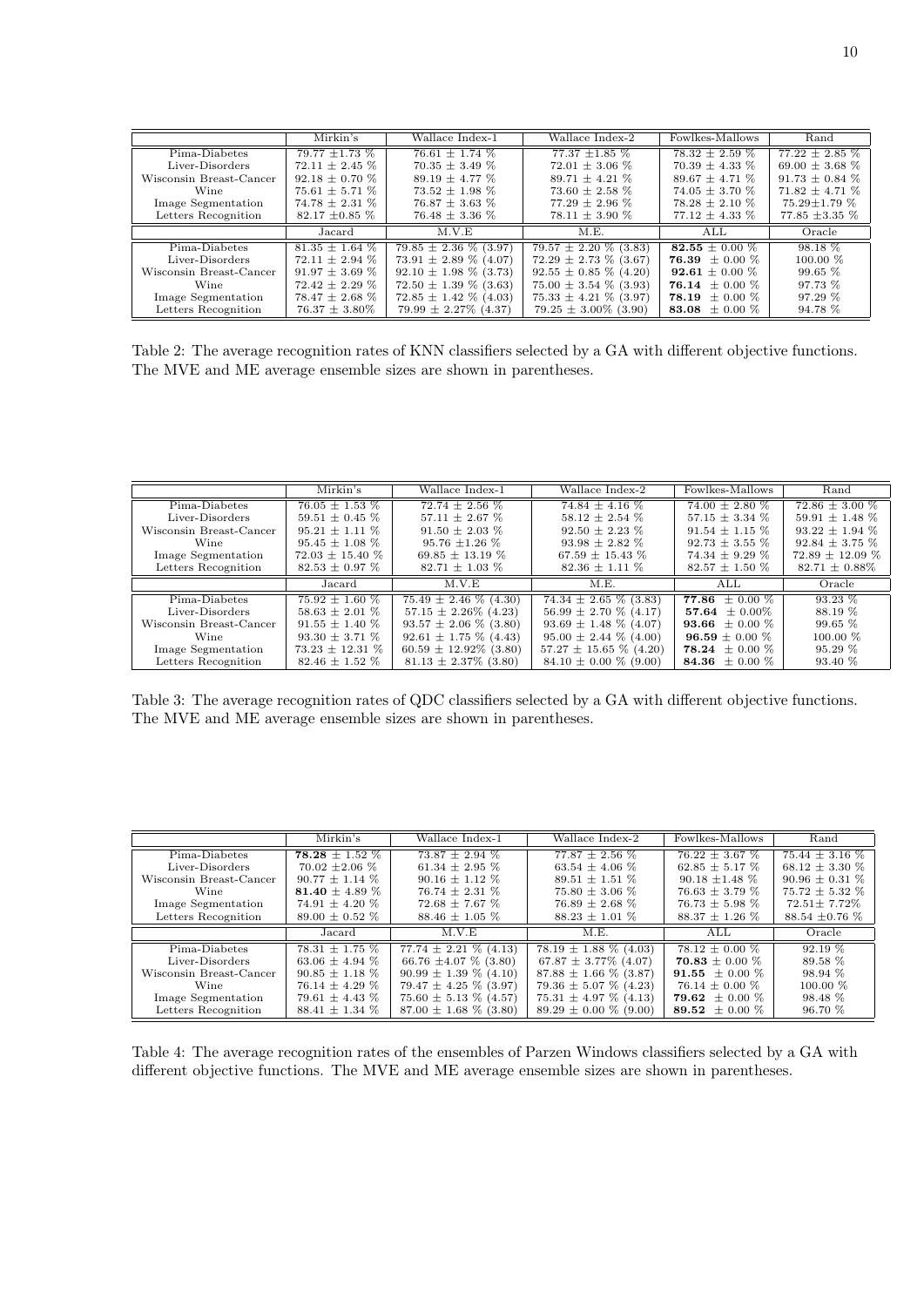<span id="page-10-0"></span>

|                         | Mirkin's            | Wallace Index-1     | Wallace Index-2     | Fowlkes-Mallows     | Rand               |
|-------------------------|---------------------|---------------------|---------------------|---------------------|--------------------|
| Pima-Diabetes           | $80.10 \pm 2.03 \%$ | $77.87 + 1.18$ %    | $79.07 + 2.56 %$    | $79.96 + 1.77\%$    | $79.13 + 1.90 %$   |
| Liver-Disorders         | $72.78 + 2.97\%$    | $74.08 \pm 2.83$ %  | $74.26 + 2.53 %$    | $71.93 + 3.54$ %    | $72.94 + 3.10 %$   |
| Wisconsin Breast-Cancer | $92.28 + 1.82\%$    | $92.78 + 1.96\%$    | $92.18 + 1.26 %$    | $92.30 + 2.05\%$    | $91.99 + 2.01 %$   |
| Wine                    | $74.47 + 2.40 \%$   | $74.94 + 2.30 %$    | $74.33 + 1.67$ %    | $75.58 + 3.51\%$    | $75.44 + 3.63$ %   |
| Image Segmentation      | $74.80 + 5.08 %$    | $75.47 + 4.66 %$    | $75.04 \pm 3.60 \%$ | $75.72 + 3.03 %$    | $74.89 \pm 3.68$ % |
| Letters Recognition     | $79.13 \pm 2.92\%$  | $80.10 \pm 2.74\%$  | $80.45 \pm 1.29 \%$ | $80.89 \pm 1.48 \%$ | $78.98 \pm 3.50\%$ |
|                         | Jacard              | M.V.E               | M.E.                | ALL.                | Oracle             |
| Pima-Diabetes           | $79.91 \pm 1.87 \%$ | $79.33 + 2.12\%$    | $79.48 \pm 2.06 \%$ | $82.55 + 0.00 \%$   | $98.18\%$          |
| Liver-Disorders         | $74.01 + 2.47\%$    | $74.07 + 3.56 %$    | $73.79 \pm 2.92\%$  | $76.39 + 0.00 \%$   | $100.00\%$         |
| Wisconsin Breast-Cancer | $88.87 + 1.79\%$    | $92.48 + 0.95\%$    | $92.46 \pm 1.28 \%$ | $92.61 + 0.00 \%$   | $99.65\%$          |
| Wine                    | $76.29 + 3.04\%$    | $75.51 \pm 2.84 \%$ | $74.27 + 2.74$ %    | $76.14 + 0.00 \%$   | 97.73 %            |
| Image Segmentation      | $75.55 \pm 4.94$ %  | $74.16 \pm 3.67 \%$ | $74.11 + 4.00 %$    | 78.19 $\pm$ 0.00 %  | 97.29 %            |
| Letters Recognition     | $80.10 \pm 2.14\%$  | $80.30 \pm 2.29 \%$ | $77.59 \pm 3.82\%$  | 83.08 $\pm$ 0.00 %  | 94.78 %            |

Table 5: The average recognition rates of the ensembles of KNN classifiers selected by the MOGA with different objective functions on problems extracted from the UCI Machine Learning Repository.

For MVE, the ensembles were selected for the minimum ensemble errors; and for ME, the ensembles were chosen for the minimum average of the individual classifier error. All classifiers were combined using MAJ as the fusion function.

For the single GA search, we set 32 individuals in the population with 500 generations. The mutation rate was set to  $\frac{1}{L}$ , where L is the length of the mutated binary string [\[41\]](#page-22-7), and the crossover probability was set to 50%. These parameters were defined empirically. A threshold of 3 classifiers was applied as the minimum number of classifiers for the EoC during the whole search. The experiments were repeated 30 times for statistical evaluation.

We note that, in general, the MVE, and even the ME, have much better performances than all the other clustering diversity indices (Table [2](#page-9-0)  $\sim$  [4\)](#page-9-1). This is not surprising, since the clustering diversity indices do not take into account the classifier outputs. In our experiments, the ME does not converge to the minimum ensemble size, but we found that several ensembles can achieve the same ME, which explains why ME could have ensemble sizes that are larger than the minimum. This is reasonable, since the pool consists of only 10 classifiers. Moreover, given that all GA searches with the clustering diversity indices converge to the minimum number of classifiers (fixed to 3 in our experiments), it is understandable that the single GA search with the clustering diversity indices performs less well.

Given that we are not only looking for the optimum performances from these clustering diversity indices, but also a pre-selection for the more refined ensemble selection methods, this premature convergence of the single GA is not desirable. In order to resolve the problem of convergence into the minimum ensemble size, we carried out a MOGA search in our next experiment.

## 3.1.2 Search with MOGA for the UCI Machine Learning Problems

As we can observe from the single GA search, there is a technical problem with the use of pairwise diversity as an objective function: the search algorithm will converge to the minimum number of feature subsets (and hence the minimum size of the ensemble) with the maximum clustering diversity, which means that the search algorithm systematically prefers the smaller ensembles to bigger ones [\[42\]](#page-22-8). It turns out that we will, in effect, encounter two problems if we use pairwise diversities. So, aside from optimizing the diversity, we should at the same time avoid minimizing the number of feature subsets.

Given the challenges posed by ensemble selection, the prospect of satisfying multi-objective problems makes the MOGA a desirable alternative. We thus define two objectives for the search: the optimization of diversity (and hence the minimization of two Wallace indices, the Fowlkes-Mallows index, the Rand index, the Jacard index and the maximization of Mirkin's Metric) and the maximization of the number of feature subsets. Although we only care about diversity, maximizing the number of feature subsets can prevent the search from converging to the minimal number of feature subsets (and hence the minimum size of the ensemble).

Like the experiments with the GA, we also used 32 individuals in the population and 500 generations here. The mutation rate was set to  $\frac{1}{L}$ , where L is the length of the mutated binary string [\[41\]](#page-22-7), and the crossover probability was set to 50%. For both classifier-free ensemble selection (or feature subset selection) and classifier-based ensemble selection, a threshold of 3 feature subsets or classifiers was applied as the minimum number of feature subsets or classifiers, and the experiments were repeated 30 times.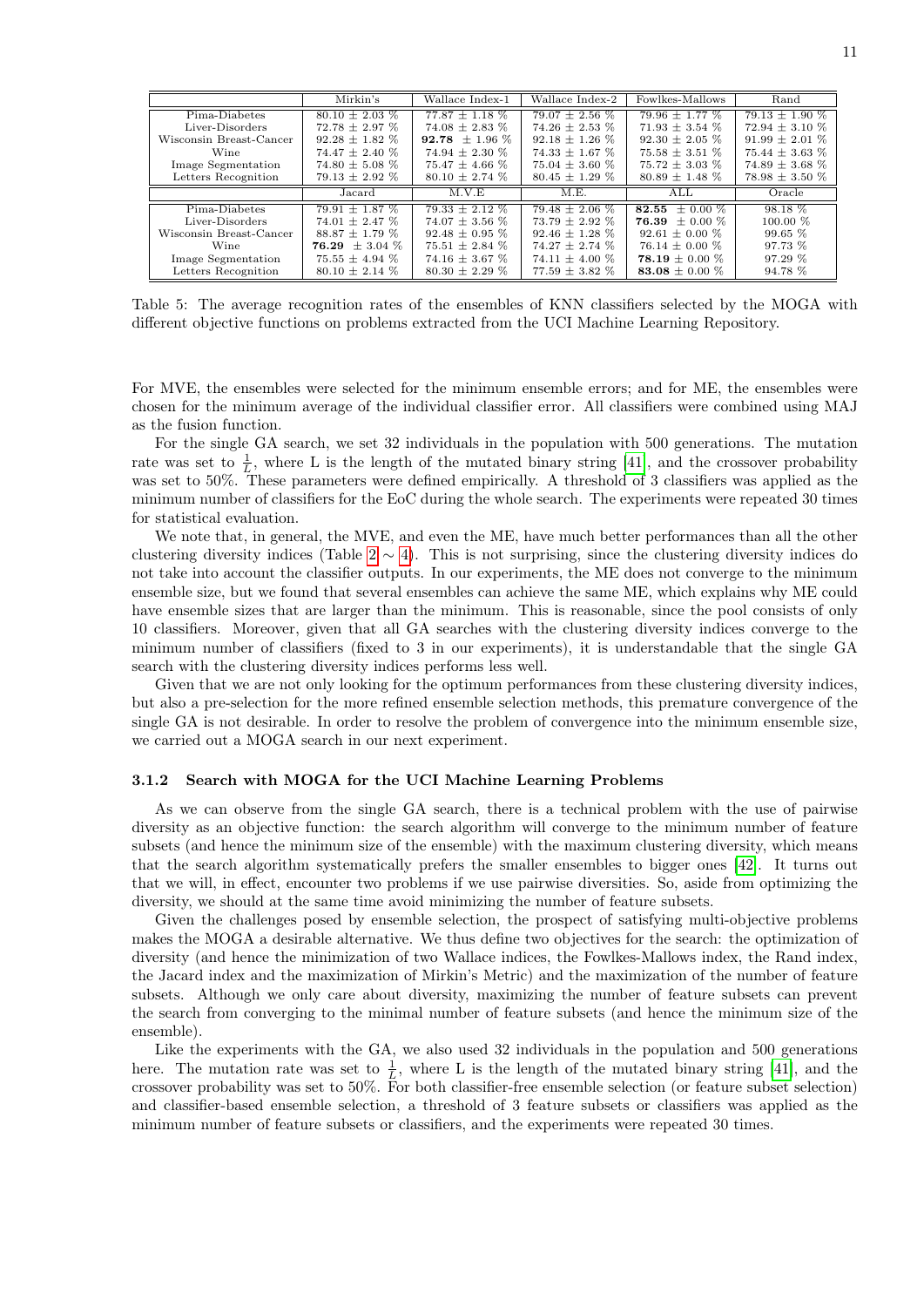<span id="page-11-0"></span>

|                         | Mirkin's | Wallace Index-1 | Wallace Index-2 | Fowlkes-Mallows | Rand |
|-------------------------|----------|-----------------|-----------------|-----------------|------|
| $Pima-Diabetes$         | 4.33     | 4.27            | 4.33            | 5.00            | 4.02 |
| Liver-Disorders         | 3.69     | 4.29            | 4.16            | 4.06            | 4.27 |
| Wisconsin Breast-Cancer | 3.92     | 4.12            | 3.70            | 4.19            | 4.24 |
| Wine                    | 4.47     | 4.28            | 3.66            | 4.47            | 3.93 |
| Image Segmentation      | 3.67     | 4.31            | 4.50            | 4.47            | 4.33 |
| Letters Recognition     | 4.00     | 4.00            | 4.31            | 4.47            | 3.67 |
|                         | Jacard   | M.V.E           | M.E.            | ALL             |      |
| Pima-Diabetes           | 4.43     | 4.16            | 4.29            | 10.00           |      |
| Liver-Disorders         | 3.99     | 4.02            | 3.95            | 10.00           |      |
| Wisconsin Breast-Cancer | 4.23     | 4.26            | 3.87            | 10.00           |      |
| Wine                    | 4.83     | 4.24            | 3.60            | 10.00           |      |
| Image Segmentation      | 4.83     | 4.24            | 3.60            | 10.00           |      |
| Letters Recognition     | 4.39     | 4.21            | 3.38            | 10.00           |      |

Table 6: The average ensemble sizes of KNN classifiers selected by the MOGA with different objective functions on problems extracted from the UCI Machine Learning Repository.

|                         | Mirkin's            | Wallace Index-1        | Wallace Index-2     | Fowlkes-Mallows     | Rand                |
|-------------------------|---------------------|------------------------|---------------------|---------------------|---------------------|
| Pima-Diabetes           | $75.89 \pm 2.62\%$  | $75.08 \pm 3.48$ %     | $76.03 \pm 2.20 \%$ | $74.97 \pm 2.65\%$  | $74.69 \pm 2.68$ %  |
| Liver-Disorders         | $56.88 \pm 2.50 \%$ | $57.41 + 2.31 %$       | $56.93 + 2.24\%$    | $57.17 + 3.13$ %    | 57.56 $\pm$ 3.06 %  |
| Wisconsin Breast-Cancer | $93.62 + 2.01 %$    | $93.93 \pm 1.65$ %     | $94.36 + 1.43\%$    | $93.60 + 2.01 %$    | $93.48 \pm 1.69$ %  |
| Wine                    | $95.81 + 2.59 %$    | $96.20 + 0.97\%$       | $92.74 + 1.63 %$    | $95.27 + 2.44\%$    | $95.61 + 1.93\%$    |
| Image Segmentation      | $50.67 \pm 23.37$ % | 57.84 $\pm$ 15.54 $\%$ | $63.78 \pm 13.54$ % | 61.60 $\pm$ 13.05 % | $64.78 \pm 15.23$ % |
| Letters Recognition     | $80.79 \pm 2.41 \%$ | $81.85 \pm 2.10 \%$    | $82.10 \pm 1.78$ %  | $81.98 \pm 1.19\%$  | $81.16 \pm 1.60 \%$ |
|                         | Jacard              | M.V.E                  | M.E.                | ALI                 | Oracle              |
| Pima-Diabetes           | $75.68 + 2.07 %$    | $75.62 + 2.68 %$       | $74.58 \pm 2.56$ %  | $77.86 + %0.00$     | $93.23\%$           |
| Liver-Disorders         | $56.77 \pm 2.38$ %  | $56.53 \pm 2.32\%$     | $57.46 + 2.33\%$    | 57.64 $+$ % 0.00    | 88.19 %             |
| Wisconsin Breast-Cancer | $91.46 \pm 1.41 \%$ | $94.02 \pm 1.70$ %     | $93.67 + 1.81\%$    | $93.66 \pm 0.00 \%$ | $99.65\%$           |
| Wine                    | $95.48 \pm 1.11$ %  | $95.14 \pm 2.86 \%$    | $95.11 \pm 2.10\%$  | $96.59 \pm \% 0.00$ | $100.00\%$          |
| Image Segmentation      | $52.20 + 18.43$ %   | $59.11 \pm 12.58$ %    | $57.20 + 11.25$ %   | $78.24 + % 0.00$    | 95.29%              |
| Letters Recognition     | $81.76 \pm 2.06 \%$ | $81.50 \pm 1.67 \%$    | $81.27 \pm 1.80$ %  | 84.36 $\pm$ % 0.00  | 93.40 %             |

Table 7: The average recognition rates of the ensembles of QDC classifiers selected by the MOGA with different objective functions on problems extracted from the UCI Machine Learning Repository.

<span id="page-11-2"></span><span id="page-11-1"></span>

|                         | Mirkin's | Wallace Index-1 | Wallace Index-2 | Fowlkes-Mallows           | Rand |
|-------------------------|----------|-----------------|-----------------|---------------------------|------|
| Pima-Diabetes           | 4.31     | 4.12            | 4.49            | 4.30                      | 3.94 |
| Liver-Disorders         | 3.86     | 4.13            | 4.02            | 4.62                      | 3.90 |
| Wisconsin Breast-Cancer | 3.92     | 4.15            | 3.57            | 3.94                      | 4.10 |
| Wine                    | 4.35     | 4.22            | 3.85            | 4.29                      | 3.78 |
| Image Segmentation      | 3.16     | 4.41            | 4.50            | 4.25                      | 4.55 |
| Letters Recognition     | 3.79     | 4.08            | 4.61            | 4.62                      | 3.84 |
|                         | Jacard   | M.V.E           | M.E.            | $\overline{\mathrm{ALL}}$ |      |
| Pima-Diabetes           | 4.42     | 4.16            | 4.56            | 10.00                     |      |
| Liver-Disorders         | 4.19     | 4.38            | 3.93            | 10.00                     |      |
| Wisconsin Breast-Cancer | 4.20     | 3.81            | 4.11            | 10.00                     |      |
| Wine                    | 4.53     | 4.35            | 3.95            | 10.00                     |      |
| Image Segmentation      | 3.48     | 3.81            | 3.72            | 10.00                     |      |
| Letters Recognition     | 4.43     | 4.14            | 3.81            | 10.00                     |      |

Table 8: The average ensemble sizes of QDC classifiers selected by the MOGA with different objective functions on problems extracted from the UCI Machine Learning Repository.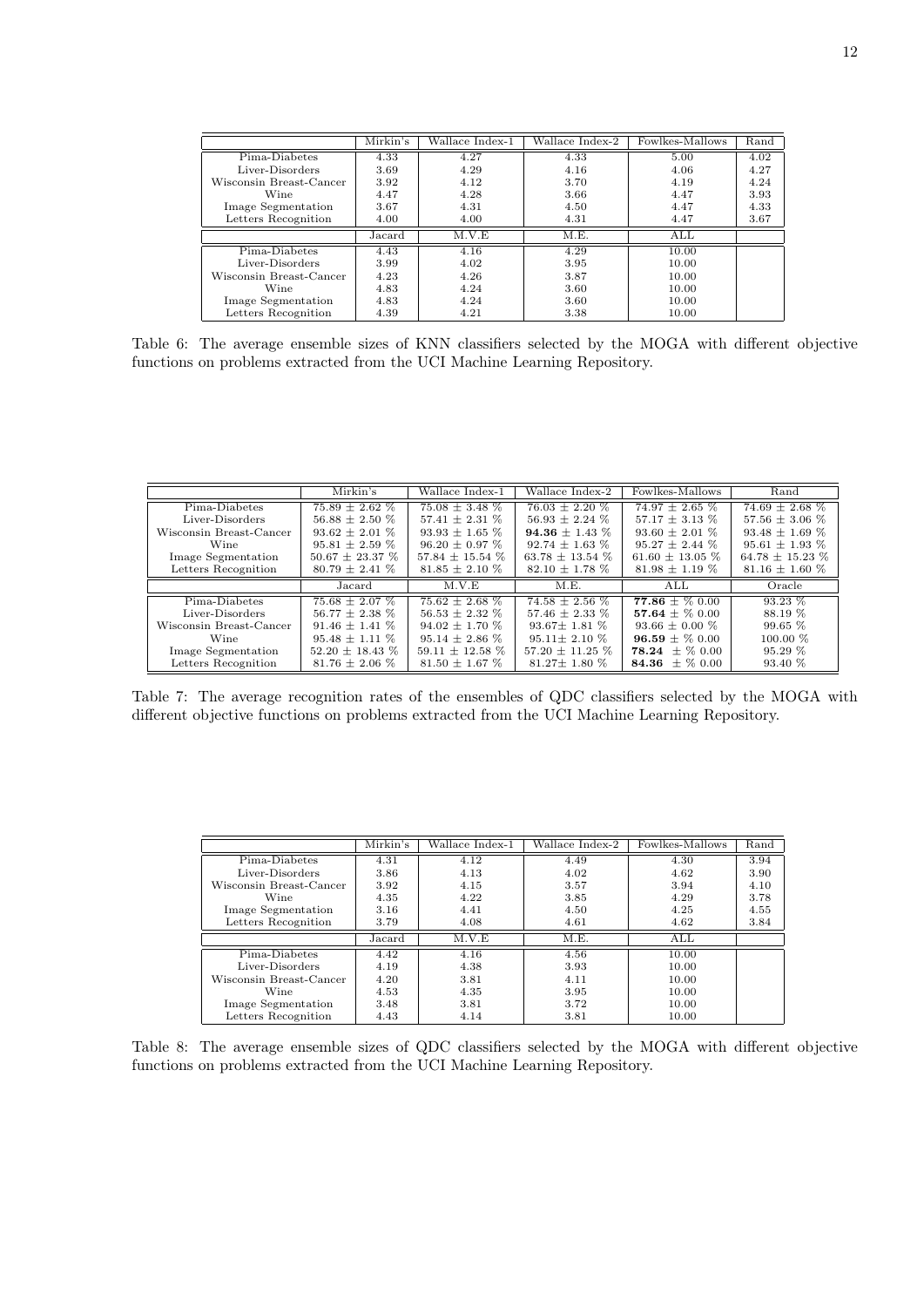<span id="page-12-1"></span>

|                         | Mirkin's           | Wallace Index-1     | Wallace Index-2     | Fowlkes-Mallows     | Rand                |
|-------------------------|--------------------|---------------------|---------------------|---------------------|---------------------|
| Pima-Diabetes           | 78.49 $\pm$ 1.56 % | $75.00 + 1.14\%$    | $77.12 \pm 2.58$ %  | $78.18 \pm 1.13\%$  | $77.73 + 2.02 \%$   |
| Liver-Disorders         | $68.66 + 3.15\%$   | $68.18 + 3.52\%$    | $68.29 + 4.39\%$    | $67.77 + 3.90\%$    | $67.55 \pm 4.23$ %  |
| Wisconsin Breast-Cancer | $90.83 + 1.22\%$   | $90.98 + 1.08\%$    | $90.86 + 1.03 %$    | $91.16 + 1.22\%$    | $90.25 + 1.48\%$    |
| Wine                    | $76.52 + 1.61 %$   | $79.06 + 4.43\%$    | $79.96 + 1.35\%$    | $78.60 \pm 4.51 \%$ | $79.62 \pm 5.08 \%$ |
| Image Segmentation      | $75.53 + 5.62\%$   | $75.74 + 5.42\%$    | $76.33 + 5.24\%$    | $76.61 + 3.28$ %    | $75.79 \pm 5.10 \%$ |
| Letters Recognition     | $86.88 \pm 2.13\%$ | $87.39 + 1.96 %$    | $87.70 + 1.03 %$    | $87.74 \pm 1.14$ %  | $86.83 \pm 2.06\%$  |
|                         | Jacard             | M.V.E               | M.E.                | ALI                 | Oracle              |
| Pima-Diabetes           | $77.57 + 2.33\%$   | $76.45 + 2.78\%$    | $77.62 + 1.92\%$    | $78.12 \pm 0.00 \%$ | 92.19%              |
| Liver-Disorders         | $68.11 + 3.55\%$   | $68.23 + 2.96\%$    | $68.39 + 3.50\%$    | $70.83 + 0.00 %$    | 89.58 %             |
| Wisconsin Breast-Cancer | $88.23 + 1.47\%$   | $91.27 + 1.30 %$    | $90.89 + 1.34\%$    | $91.55 + 0.00 \%$   | 98.94 %             |
| Wine                    | $78.66 + 4.32\%$   | $78.45 + 4.10\%$    | $80.02 + 4.29\%$    | $76.14 + 0.00 \%$   | $100.00\%$          |
| Image Segmentation      | $77.63 + 5.86 %$   | $75.94 + 4.13\%$    | $76.83 + 4.71$ %    | $79.62 + 0.00 \%$   | 98.48 %             |
| Letters Recognition     | $87.46 \pm 1.49\%$ | $87.26 \pm 1.61 \%$ | $87.45 \pm 1.01 \%$ | 89.52 $\pm$ 0.00 %  | 96.70 %             |

Table 9: The average recognition rates of the ensembles of PARZEN WINDOWS classifiers selected by the MOGA with different objective functions on problems extracted from the UCI Machine Learning Repository.

<span id="page-12-0"></span>

|                         | Mirkin's | Wallace Index-1 | Wallace Index-2 | Fowlkes-Mallows | Rand |
|-------------------------|----------|-----------------|-----------------|-----------------|------|
| Pima-Diabetes           | 4.48     | 3.75            | 4.42            | 4.89            | 4.09 |
| Liver-Disorders         | 3.98     | 4.30            | 4.11            | 4.45            | 3.84 |
| Wisconsin Breast-Cancer | 4.06     | 4.17            | 3.65            | 4.19            | 4.10 |
| Wine                    | 4.58     | 4.17            | 3.80            | 4.21            | 3.86 |
| Image Segmentation      | 3.41     | 4.32            | 4.44            | 4.46            | 4.70 |
| Letters Recognition     | 4.11     | 3.95            | 4.28            | 4.11            | 3.93 |
|                         | Jacard   | M.V.E           | M.E.            | ALL             |      |
| Pima-Diabetes           | 4.18     | 4.05            | 4.13            | 10.00           |      |
| Liver-Disorders         | 4.10     | 5.02            | 4.06            | 10.00           |      |
| Wisconsin Breast-Cancer | 4.34     | 3.97            | 4.03            | 10.00           |      |
| Wine                    | 4.71     | 3.78            | 4.02            | 10.00           |      |
| Image Segmentation      | 4.23     | 3.93            | 4.48            | 10.00           |      |
| Letters Recognition     | 4.23     | 4.31            | 4.19            | 10.00           |      |

Table 10: The average ensemble sizes of Parzen Windows classifiers selected by the MOGA with different objective functions on problems extracted from the UCI Machine Learning Repository.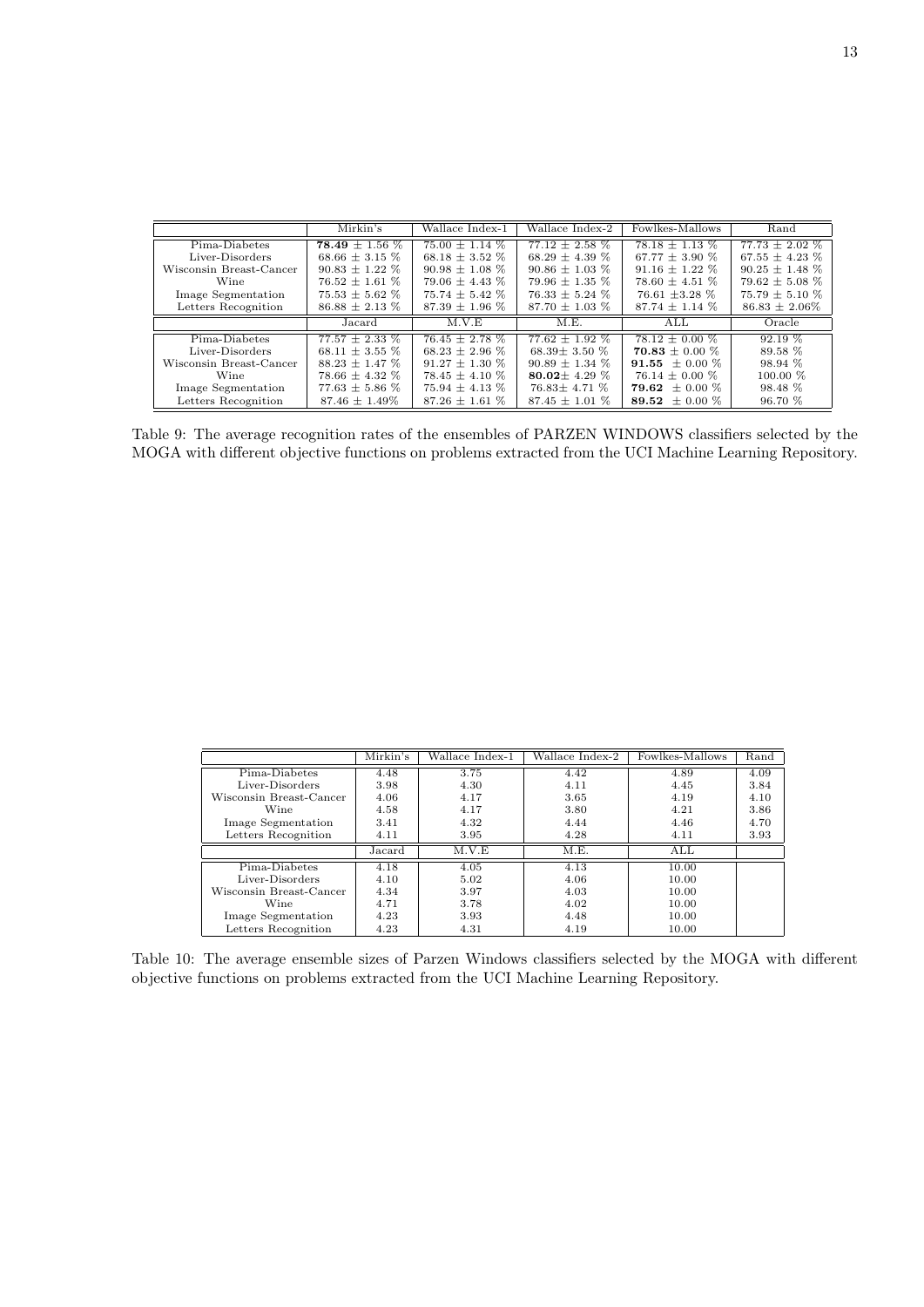<span id="page-13-0"></span>

|     | Pima     | Liver     | Wisconson     | Wine     | Image        | Letter      |
|-----|----------|-----------|---------------|----------|--------------|-------------|
|     | -Diabete | -Disorder | Breast Cancer |          | Segmentation | Recognition |
| KNN | 1e-06    | $1e-07$   | $2e-09$       | $8e-04$  | $2e-0.9$     | $6e-04$     |
| QDC | $2e-09$  | 0.0829    | 0.2513        | $2e-0.9$ | $1e-09$      | $2e-09$     |
| PWC | $2e-09$  | 0.3482    | 0.1891        | 8e-04    | $2e-0.9$     | $2e-09$     |

Table 11: The p value of the recognition rates between the classifier-free MOGA search and the classifier GA search.

Note that the MOGA solutions are non dominated (known as Pareto-optimal) solutions. In order to approach these solutions, we applied a non dominated sorting GA (NSGA2), developed by Deb [\[43\]](#page-22-9). NSGA2 maintains the dual objective of the MOGA by using a fitness assignment scheme, which prefers non dominated solutions, and a crowded distance strategy, which preserves diversity among the solutions of each non dominated front.

First, we note that the MOGA search based on clustering diversity indices gives a larger population than the single GA does for classifier-free ensemble selection (Tables [6,](#page-11-0) [8,](#page-11-1) [10\)](#page-12-0). Although their population sizes are larger, the feature subsets selected with the MOGA generally, but not always, perform better than those selected with the single GA (Table [11\)](#page-13-0).

By contrast, the MOGA search based on ME or MVE does not perform better than the single GA search for classifier-based ensemble selection. This is understandable, since both ME and MVE benefit directly from the classifier outputs, with the result that the maximum ensemble size does not help much in improving the results.

Interestingly, we observe that, with the MOGA search, most objective functions, including clustering diversities for classifier-free ensemble selection and ME and MVE for classifier-based ensemble selection, gave similar performances (Table [5,](#page-10-0) [7,](#page-11-2) [9\)](#page-12-1). The reasonably small standard deviations indicate that their performances are quite stable in different replications. There seems to be no index that is apparently best for both classifier-free ensemble selection and classifier-based ensemble selection. The best solutions seem to be problem-dependent. According to the 'no free lunch' theorem [\[44,](#page-22-10)[45\]](#page-22-11), there is no single search algorithm that will always be the best for all problems. This phenomenon can be observed in our experiments.

Although the experiments on UCI machine learning problems suggest that a classifier-free ensemble selection scheme might be applicable, these experiments were carried out on small databases (apart from the letter recognition problem, where the number of samples  $\leq$  3000) with a small number of features (apart from the breast cancer problem, where the number of features was  $\leq 20$ ) and relatively small pools (total classifiers  $= 10$ ). In other words, we knew that clustering diversity might work in classifier-free ensemble selection, but only for small-scale problems.

### 3.2 Evaluation on the NISTSD19 Handwritten Numeral Database

Although the experiments on the UCI machine learning problems suggest that a classifier-free ensemble selection scheme might be applicable, these experiments were carried out on small databases (apart from the letter recognition problem, where the number of samples  $\leq$  3000) with a small number of features (apart from the breast cancer problem, where the number of features  $\leq$  20) and relatively small pools (total classifiers  $= 10$ ). In other words, we knew that clustering diversity might work in classifier-free ensemble selection, but only for small-scale problems.

We wanted to know whether or not classifier-free ensemble selection would be applicable in a large-scale problem. Similar to the experiments on problems extracted from the UCI data repository, these experiments were executed with both the single GA search and the MOGA search.

The experiments were performed on a 10-class handwritten-numeral problem. The data were extracted from NISTSD19, essentially as in [\[46\]](#page-22-12). We first defined 100 feature subspaces for classifier-free ensemble selection (or feature subset selection), each feature subspace containing 32 features extracted from the total of 132 features. For classifier-based ensemble selection, these 100 feature subspaces were used to train 100 corresponding KNN classifiers. We used nearest neighbor classifiers  $(K = 1)$  for the KNN classifiers.

Several databases were used:

#### • Training set:

This set, containing 5000 data points  $(NISTSD19 hsf_{10} - 3)$ , was used to create 100 KNN in Random Subspaces for classifier-based ensemble selection. Note that, since classifier-free ensemble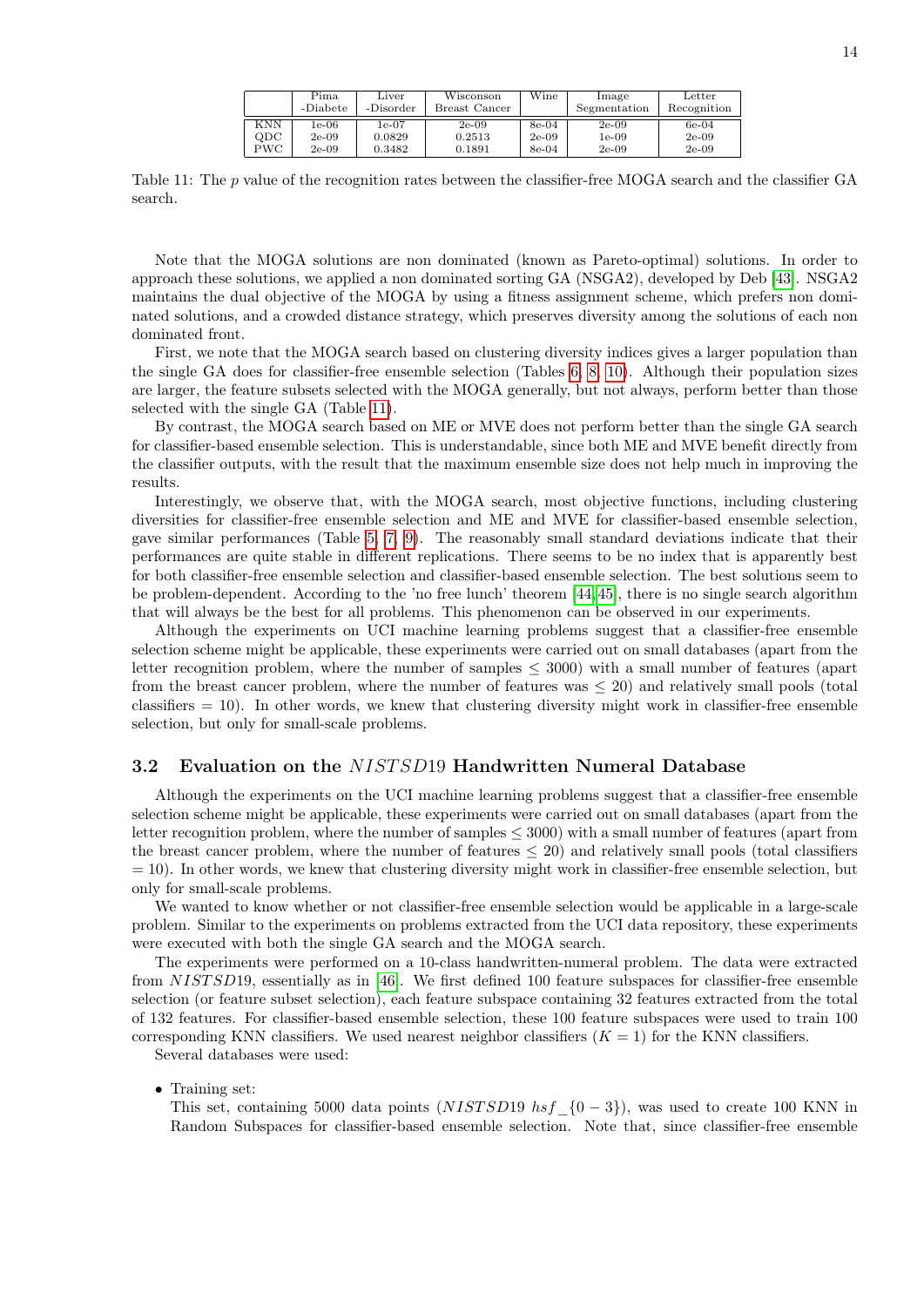selection does not require classifiers, this set was not used for classifier-free ensemble selection until the final evaluation stage. Also note that this set is used only for the KNN classifiers and not for search purposes.

• Optimization set:

This set, containing 10000 data points  $(NISTSD19 \; hsf_{6}^{0}-10^{-3})$ , was used for the GA and the MOGA search for both classifier-free ensemble selection and classifier-based ensemble selection. In the case of classifier-free ensemble selection, we measured the clustering diversities of various combinations of feature subsets, and, in the case of classifier-based ensemble selection, we measured the ME and MVE of various ensembles of classifiers.

For both the GA and MOGA search algorithms, we set at 128 the number of individuals in the population and 500 generations, which means that 64, 000 ensembles were evaluated in each experiment. The mutation rate was set to  $\frac{1}{L}$ , where L is the length of the mutated binary string [\[41\]](#page-22-7), and the crossover probability was set to 50%. During the whole search, a threshold of 3 feature subsets or classifiers was applied as the minimum number of feature subsets or classifiers for both classifier-free ensemble selection and classifier-based ensemble selection. All the experiments were carried out with 8 different objective functions (6 clustering diversity measures for classifier-free ensemble selection, ME and MVE for classifier-based ensemble selection) and 30 replications.

• Validation set:

This set, containing 10000 data points  $(NISTSD19 hsf_{10} - 3)$ , was used to evaluate all the individuals according to the defined objective function, and then to store those individuals in a separate archive after each generation [\[40\]](#page-22-6) (see Fig. [6\)](#page-8-0) for both classifier-free ensemble selection and classifierbased ensemble selection. Note that the archive mechanism is designed to avoid overfitting of the defined objective functions, and has been shown to be capable of doing so [\[40\]](#page-22-6), and that these objective functions may or may not represent classification accuracy. Moreover, at this stage, there are no classifiers for classifier-free ensemble selection.

For classifier-free ensemble selection, the objective functions are clustering diversities, and so we evaluated them on the validation set and stored the individuals of its Pareto front in a separate archive. For classifier-based ensemble selection, the objective functions are ME and MVE, and thus we evaluated ensemble performances using ME or MVE as fusion functions on the validation set and stored their Pareto front in an archive.

The validation set was also used for the final evaluation of the classifier-free MOGA search. Since this search gives a group of solutions, and because each solution is an ensemble of feature subsets, it is difficult to say which solution will be the best in terms of recognition rate. As a result, these solutions of combinations of feature subsets need to be further evaluated. To do so, we would need to construct EoCs based on the groups of feature subspaces found, and then evaluate the performances of these ensembles (Fig. [10](#page-18-0)  $\&$  Fig. [11\)](#page-19-0). The solutions stored in the archive were used to construct ensembles using the training set, and their performances evaluated on the validation set. The best solution found on the validation set was then evaluated on the test set.

• Test set:

This set, containing 60089 data points  $(NISTSD19$  hsf<sub>(7</sub>7), was used to evaluate the ensembles selected by classifier-free ensemble selection and by classifier-based ensemble selection. A MAJ is used as the fusion function for classifier combination, because of its stable performance as reported in the literature [\[24\]](#page-21-8).

Note that, in accordance with the definition of the validation set, we used the global validation of all solutions for each generation, and maintained the best solutions in an external archive. The best solution defined in terms of ME in the Pareto front was selected, and its performance evaluated on the test set.

Note that, in accordance with the definition of the validation set, we used the global validation of all solutions for each generation, and maintained the best solutions in an external archive. The best solution defined in terms of ME in the Pareto front was selected, and its performance evaluated on the test set.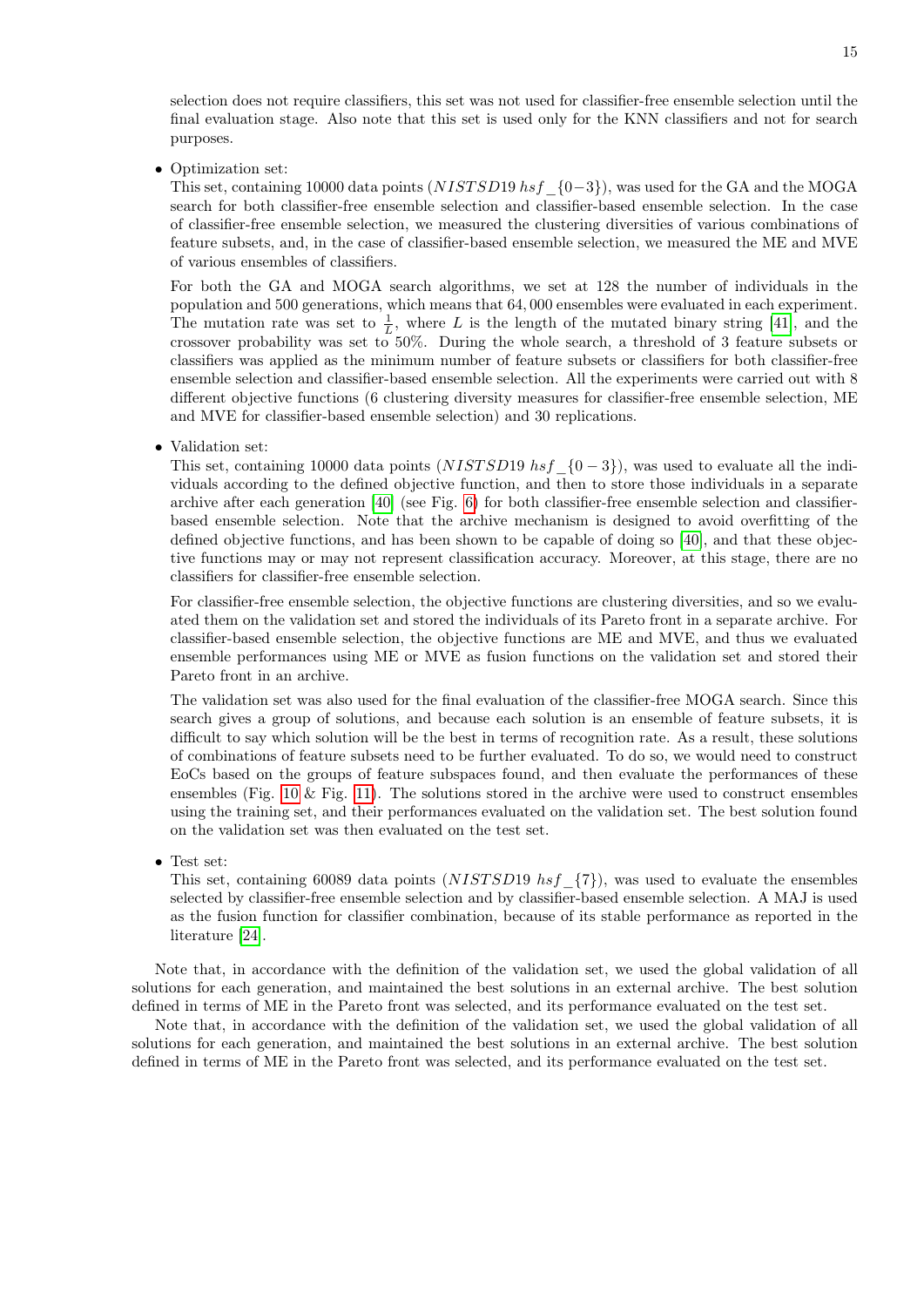|  | ⊰ % (100.00 |
|--|-------------|

Classifier-Based Ensemble Selection

| 0.00)<br>3.00<br>$V_{A}$ | 52<br>$0.05\%$<br>96.45<br>24<br>+. ՕԺ |
|--------------------------|----------------------------------------|

<span id="page-15-0"></span>Classifier-Free Ensemble Selection

| Wallace Index-1                       | Wallace Index-2                      | Fowlkes-Mallows                      |
|---------------------------------------|--------------------------------------|--------------------------------------|
| $92.55 \pm 0.55\%$ ((3.00 $\pm$ 0.00) | $92.61 \pm 0.43 \% (3.00 \pm 0.00)$  | $93.06 \pm 0.14\%$ (3.00 $\pm$ 0.00) |
| Rand                                  | Jacard.                              | Mirkin's                             |
| $92.25 \pm 0.56\%$ (3.00 $\pm$ 0.00)  | $92.22 \pm 0.10\%$ (3.00 $\pm$ 0.00) | $93.03 \pm 0.50\%$ (3.00 $\pm$ 0.00) |

Table 12: The average recognition rates on the test data of ensembles searched by a GA with different objective functions, including: original clustering diversity measures, compared with MEs and MVEs. Simple majority voting was used as the fusion functions, and the ensemble sizes are indicated in parentheses.



<span id="page-15-1"></span>Figure 7: The average recognition rates achieved by EoCs selected by modified clustering diversities with the single GA, compared with Mean Classifier Error (ME), Majority Voting Error (MVE), and the ensemble of all (100) KNN classifiers.

## 3.2.1 Search with Single GA for the Handwritten Numeral Recognition

We performed a number of experiments directly, using the various objective functions for ensemble selection that had been evaluated by the GA search. We tested 6 clustering diversity measures for classifierfree ensemble selection (or feature subset selection), and ME and MVE for classifier-based ensemble selection. We then compared the performances of the EoCs selected by the two selection methods.

For classifier-based ensemble selection, the EoCs selected by MVE achieved an average 96.45% classification accuracy, while those selected by ME had only a 94.18% recognition rate (Table [12;](#page-15-0) Fig. [7\)](#page-15-1). Note that the EoCs found by MVE have, in general,19  $\sim$  35 classifiers. However, for classifier-free ensemble selection, the GA search led to the minimum number of feature subsets (Fig. [8\)](#page-16-0). Nevertheless, there is a huge gap between the performances of classifier-free ensemble selection using clustering diversity indices and those of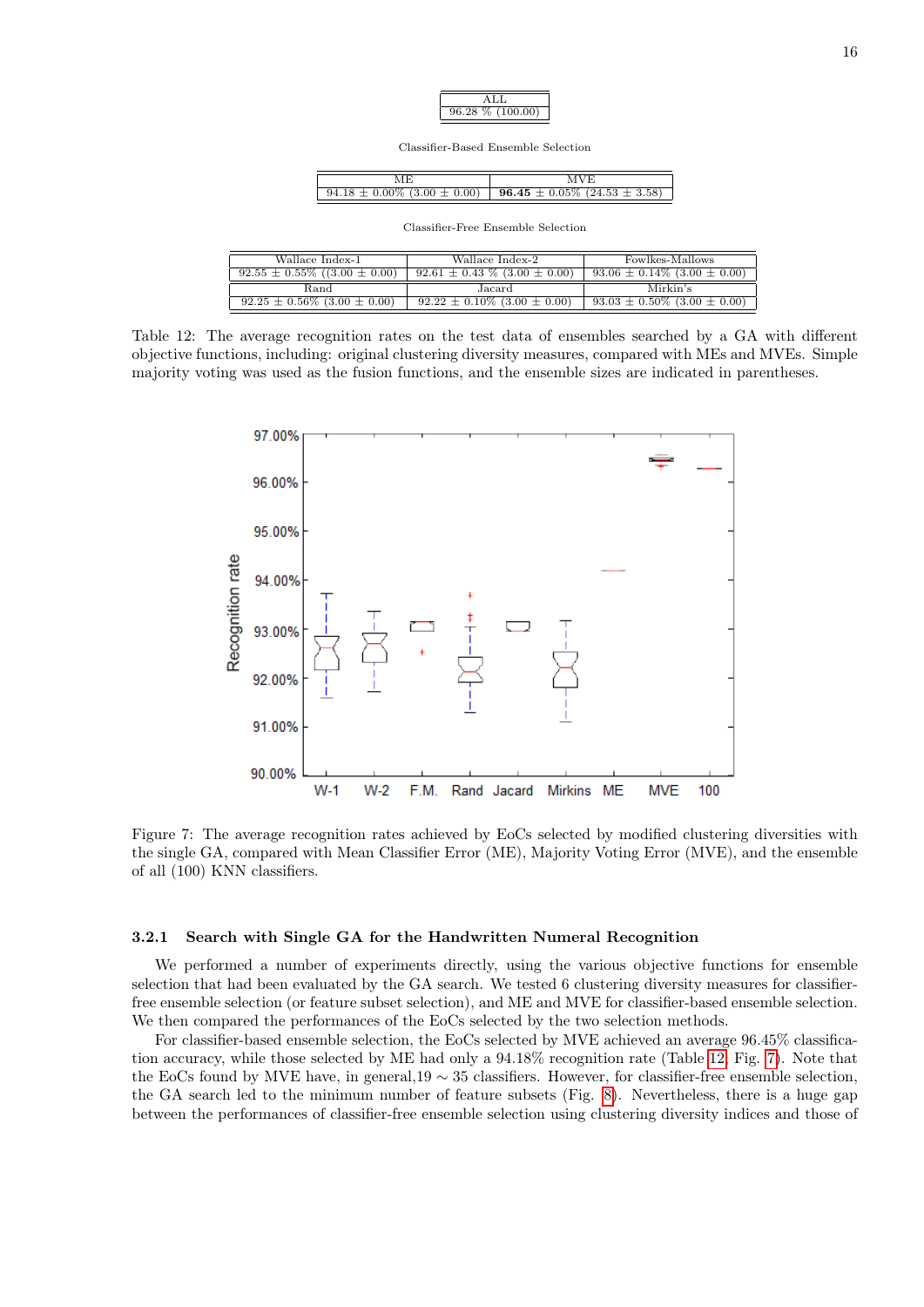

<span id="page-16-0"></span>Figure 8: The evaluated population (diamonds) and selected solution (the circle) based on the single GA search with Mirkin's Metric as the objective function. The number of selected feature subsets is shown to illustrate the process of convergence into the minimum feature subset size.

classifier-based ensemble selection using MVE. We note that even classifier-based ensemble selection using simple ME can perform better than classifier-free ensemble selection using clustering diversity measures as objective functions.

However, this does not mean that the idea of classifier-free ensemble selection is not a valid one. As we have already stated, the major problem with the GA search is its convergence to the minimum feature subset size (3 feature subsets), and thus the problem resides more in the search algorithm than in the choice of objective functions. That is why we applied the MOGA for classifier-free ensemble selection.

#### 3.2.2 Search with MOGA for the Handwritten Numeral Recognition

For classifier-free ensemble selection, the use of the MOGA search emphasizes the optimization of the clustering indices, as well as the maximization of the number of feature subsets. While the latter is no less relevant to better ensemble performance, it does avoid the problem of minimum ensemble size convergence that occurred in the GA search. While a MOGA search might not be necessary for classifier-based ensemble selection, we performed one nonetheless, so that we could compare the results of classifier-based ensemble selection with those of classifier-free ensemble selection.

figure[!htb]

figure[!htb]

First, we note that, because we used a MOGA, classifier-free ensemble selection with clustering diversity indices no longer converged to 3 feature subsets (Fig. [10\)](#page-18-0). In general, the population selected from the Pareto front has about half the feature subsets of the total pool (see Table [13\)](#page-17-0). This could allow further, more refined ensemble selection.

Moreover, we note that, in general, the feature subsets selected by classifier-free ensemble selection with clustering diversity indices construct adequate ensembles. The recognition rates achieved by these ensembles are very close to those achieved when all the classifiers are used (Fig. [9\)](#page-17-1). In fact, the significances are usually  $p \geq 0.01$  (Table [14\)](#page-18-1).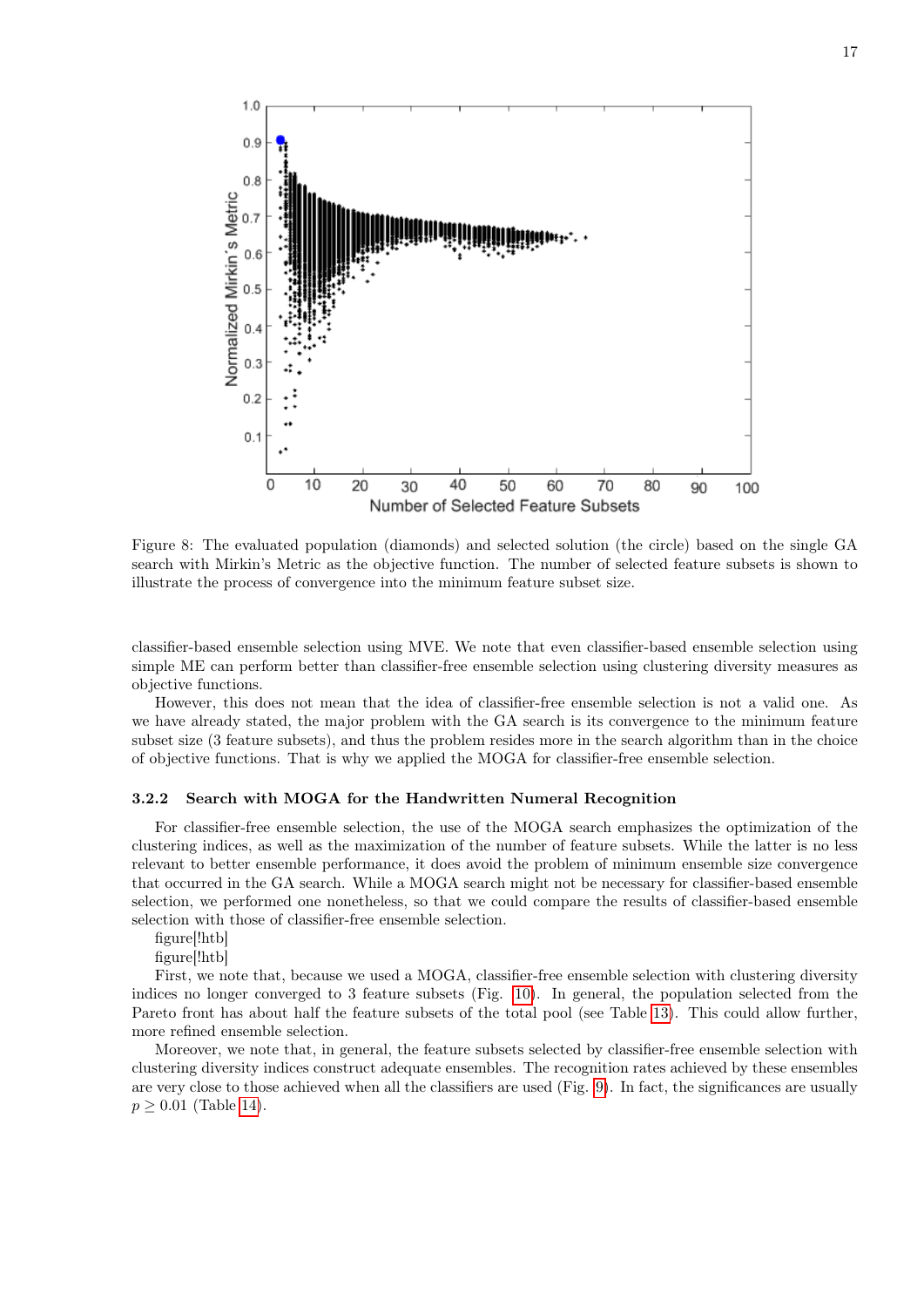|  |  | } % (100.00) |  |  |
|--|--|--------------|--|--|

Classifier-Based Ensemble Selection

| 75)<br>к<br>- 118<br>ッム<br>ر.<br><u>.</u><br>, ou<br>≖∪ | $\overline{\Omega}$<br>$\sim$ $\sim$<br>96<br>4%<br>$\mathbf{A}$<br>0.0 <sup>2</sup><br>.<br>ن ک<br>≖ |  |
|---------------------------------------------------------|-------------------------------------------------------------------------------------------------------|--|

<span id="page-17-0"></span>

| Wallace Index-1                       | Wallace Index-2                       | Fowlkes-Mallows                       |
|---------------------------------------|---------------------------------------|---------------------------------------|
| $96.24 \pm 0.08\%$ (50.88 $\pm$ 5.34) | $96.25 \pm 0.06\%$ (51.08 $\pm$ 4.46) | $96.25 \pm 0.08\%$ (50.42 $\pm$ 4.93) |
| Rand                                  | Jacard.                               | Mirkin's                              |
| $96.23 \pm 0.08\%$ (51.95 $\pm$ 4.09) | $96.26 \pm 0.06\%$ (52.91 $\pm$ 4.63) | $96.19 \pm 0.08\%$ (50.75 $\pm$ 4.61) |

Table 13: The average recognition rates on the test data of ensembles searched by a MOGA with different objective functions, including: original clustering diversity measures, three approximations of classifier diversity measures, compared with MEs and MVEs. Simple majority voting was used as the fusion functions, and the ensemble sizes are indicated in parentheses.



<span id="page-17-1"></span>Figure 9: Box plot of the classifier-free ensemble selection schemes using a MOGA compared with the classifier-based ensemble selection using MEs and MVEs as objective functions.

For classifier-based ensemble selection, ME also benefits from the MOGA scheme, and even slightly outperforms MVE as an objective function in a MOGA (See Table [13\)](#page-17-0). By contrast, MVE did not perform quite as well as in a single GA, but the difference is rather small  $(0.20\%)$ . With a MOGA, MVE selected 49.25 classifiers on average, many more than it did with the simple GA.

The results of using the clustering diversities in classifier-free ensemble selection are encouraging, and all of them performed as well as the ensemble of all classifiers, but the ensemble sizes were cut in half. Furthermore, there is no clear difference among the various clustering diversity measures (Fig. [9\)](#page-17-1). This indicates that data diversity can be used to carry out ensemble selection in Random Subspaces, and that the proposed classifier-free ensemble selection scheme using clustering diversity measures as objective functions does work.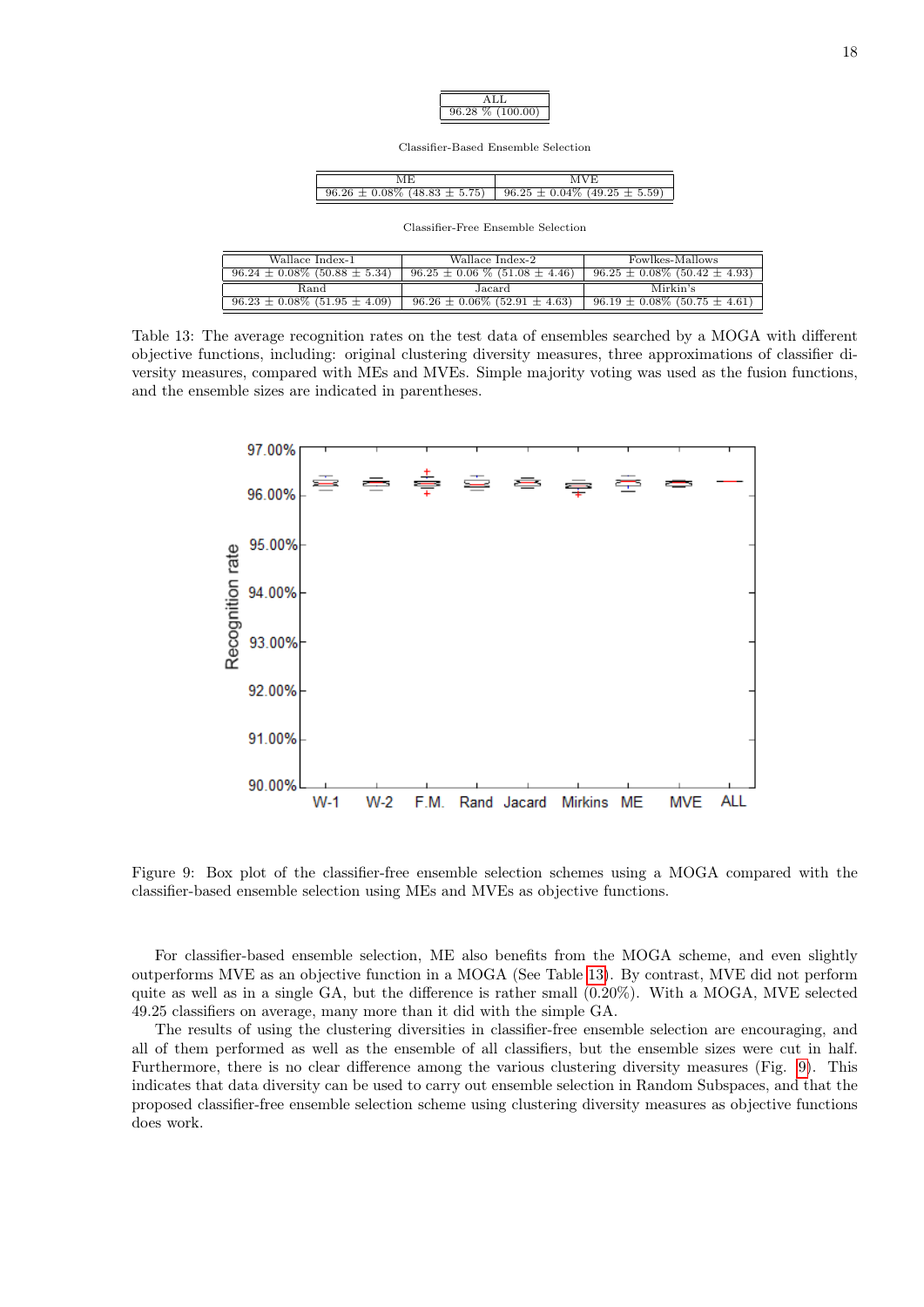

Figure 10: The Pareto front of the MOGA search for the classifier-free ensemble selection scheme. The evaluated population (diamonds), the population in the Pareto front (circles) and the validated solution (crosses) based on the MOGA search with Mirkin's Metric and the number of selected feature subsets the objective functions. The best performance evaluated on the validation set is shown in the text boxes.

<span id="page-18-1"></span><span id="page-18-0"></span>

| Mirkin | <b>TTI</b><br>Wallace<br>$'$ ndex- $\lrcorner$ | Wallace<br>Index-2 | $\overline{\phantom{a}}$<br>Fowlkes-<br>Mallows | Rand       | Jacard | $\mathbf{v}$<br>$\sim$<br>м. | . .<br>M.E |
|--------|------------------------------------------------|--------------------|-------------------------------------------------|------------|--------|------------------------------|------------|
| 0.0001 | ${0.2005}$                                     | 0.2005             | $_{0.0428}$                                     | ${0.2005}$ | 0.5847 | 0.8555                       | 0.0161     |

Table 14: The p-value of the hypothesis test on the recognition rates of ensembles selected by various objective functions compared with that of the ensemble of all classifiers.

# 3.3 Classifier-Free Ensemble Selection Combined with Pairwise Fusion Functions for Handwritten Numeral Recognition

While MAJ is one of the fusion functions most often used for combining classifiers, it is not necessarily the optimum choice. In our experiment on handwritten numeral recognition, in which all the ensembles were combined with MAJ, classifier-based ensemble selection using MVE as the objective function, which uses MAJ to evaluate the ensembles, performed better than classifier-free ensemble selection using clustering diversity as the objective function.

However, if we apply other fusion functions - such as the pairwise fusion matrix with the majority voting rule (PFM-MAJ) [\[47,](#page-22-13) [48\]](#page-23-0) - classifier-based ensemble selection using MVE might not be the best scheme. It turns out that the performances of ensembles selected by classifier-free ensemble selection can be further improved by using better fusion functions. As we can see in Table [15,](#page-20-3) the recognition rates of ensembles applying PFM-MAJ are apparently better than those applying the simple MAJ.

Moreover, for the MOGA search, when PFM-MAJ was used as the fusion function, classifier-free ensemble selection using the clustering diversity indices outperformed the classifier-based ensemble selection using MVE.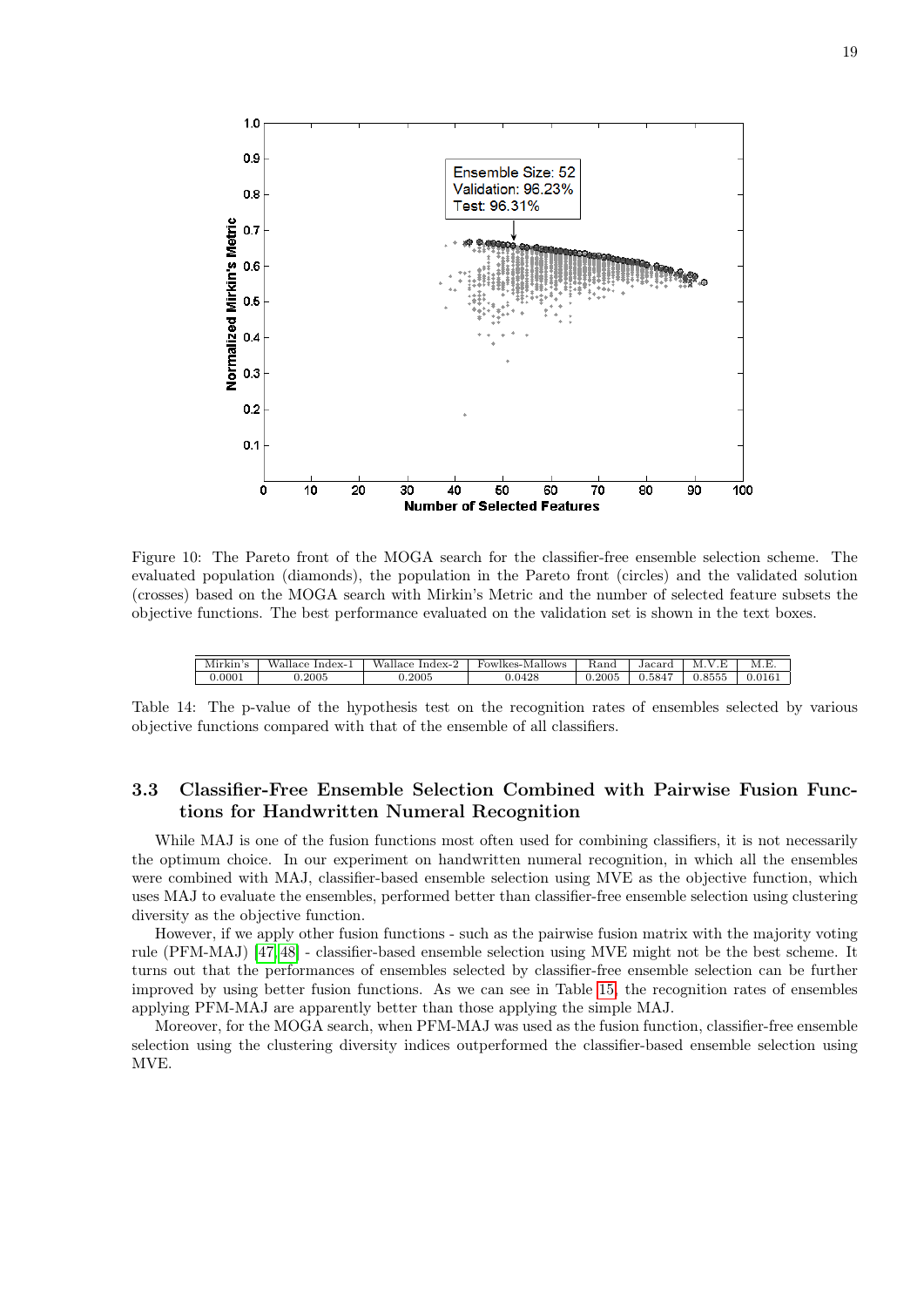

<span id="page-19-0"></span>Figure 11: The validated recognition rates of individuals on the Pareto front. E.S. = Ensemble Size; V.R.R. = Validation Recognition Rate in percent.

## 4 Discussion

In this paper, we examined whether or not clustering diversity can represent the data diversity of different feature subsets in Random Subspaces, and whether or not the use of clustering diversity as the data diversity measure could allow us to apply a classifier-free ensemble selection scheme.

First, for classifier-free ensemble selection, we used the single GA as the search algorithm. We found that, with the clustering diversity indices as objective functions, it tends to converge to the minimum number of feature subsets, which makes a classifier-free ensemble selection scheme less useful.

Then, in order to compensate for the problem of minimum feature subset convergence of the clustering diversities, we used the MOGA as the search algorithm. The clustering diversity measures yielded encouraging performances as objective functions for the classifier-free ensemble selection scheme.

The only major cost is the evaluation of the solutions found on the Pareto front after the MOGA search. This requires the training of a classifier for each feature subset selected to evaluate the performances of ensembles, so that the best ensemble can be chosen. Compared with a traditional ensemble selection scheme, which requires the training of all classifiers and combinations of all the ensembles evaluated, the proposed scheme offers an interesting alternative. This approach will be especially attractive for tackling problems with a large classifier pool and time-consuming classifier training.

## 5 Conclusion

In this paper, we argue that clustering diversities actually represent the data diversities of the various feature subsets in the Random Subspaces ensemble creation method. These data diversities can be measured with the help of clustering diversities without any classifier training. As a result, the feature subsets can be selected by clustering diversities to construct the classifiers in Random Subspaces.

Applying the MOGA search, we show that the ensembles selected by the clustering diversities had performances comparable to those selected by MVE, which is regarded as one of the best objective functions for ensemble selection [\[24\]](#page-21-8). The results are encouraging. Based on our exploratory work, we have drawn up some implications for the classifier-free ensemble selection approach: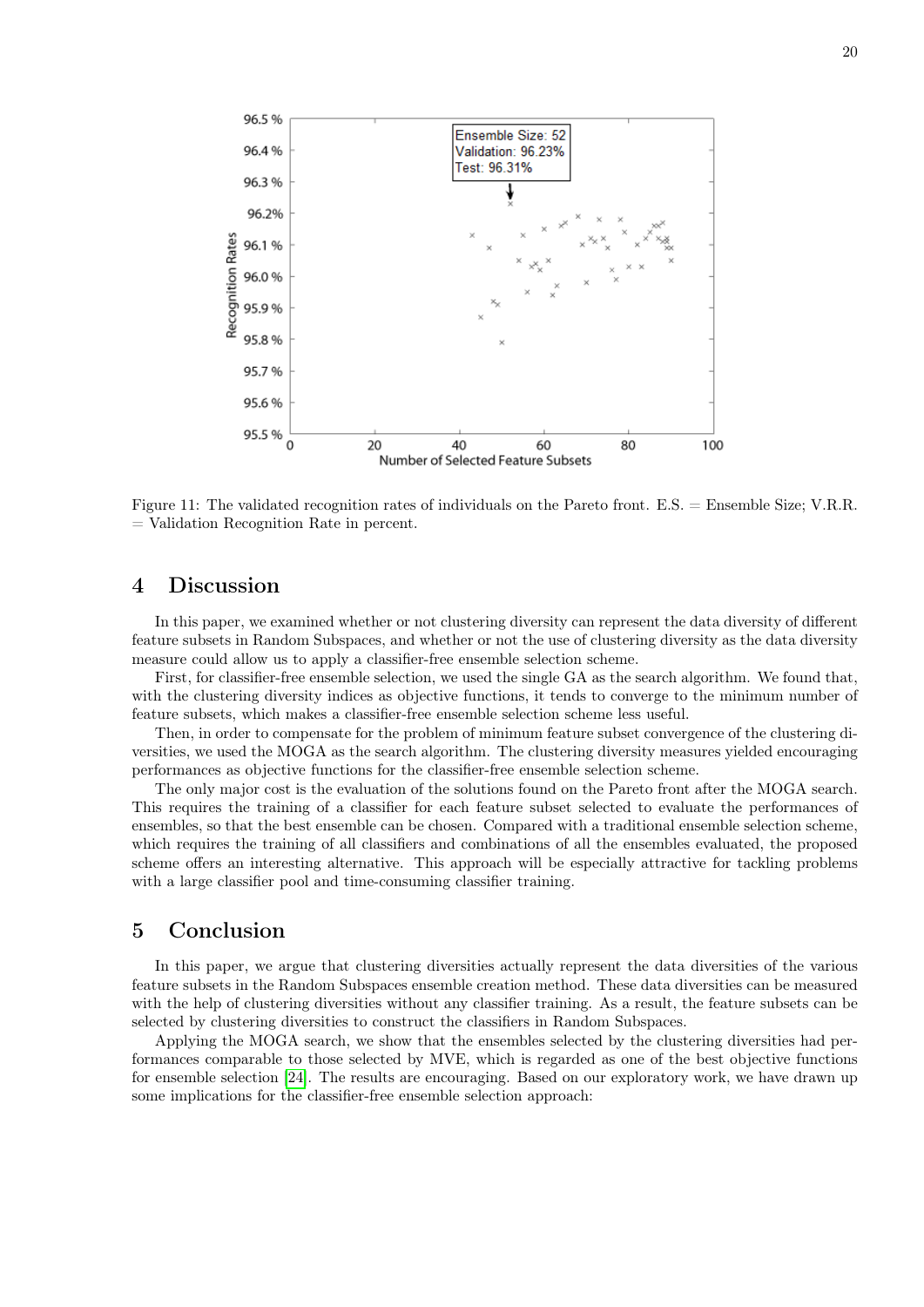|  |  | 3 % (10<br>10.OO |  |  |
|--|--|------------------|--|--|

Classifier-Based Ensemble Selection

|                          | $-$            |  |
|--------------------------|----------------|--|
| 75)<br>5.<br>96.89<br>15 | 50<br>96<br>лч |  |

<span id="page-20-3"></span>

| Wallace Index-1                       | Wallace Index-2                        | Fowlkes-Mallows                       |
|---------------------------------------|----------------------------------------|---------------------------------------|
| $96.91 \pm 0.05\%$ (50.88 $\pm$ 5.34) | $96.90 \pm 0.04 \%$ (51.08 $\pm$ 4.46) | $96.90 \pm 0.04\%$ (50.42 $\pm$ 4.93) |
| Rand                                  | Jacard.                                | Mirkin's                              |
| $96.90 \pm 0.04\%$ (51.95 $\pm$ 4.09) | $96.89 \pm 0.03\%$ (52.91 $\pm$ 4.63)  | $96.88 \pm 0.08\%$ (50.75 $\pm$ 4.61) |

Table 15: The average recognition rates on the test data of ensembles searched by MOGA with different objective functions. The pairwise confusion matrix applying the pairwise-majority voting was used as the fusion function. The ensemble sizes are the same as those in Table. [13.](#page-17-0)

- 1. In Random Subspaces, with the MOGA search the clustering diversity measures are good objective functions for ensemble selection.
- 2. In Random Subspaces, the ensembles selected by the different clustering diversity measures have so far been found to have similar performances based on the MOGA search.
- 3. Using clustering partition diversity measures as objective functions for feature subset selection, the MOGA search may be more pertinent than the GA search.

Even though the clustering partition diversities might only be able to represent data diversities in Random Subspaces, there is still no adequate measure for data diversities for Bagging and Boosting. It will be of great interest to figure out how to measure the data diversities for other ensemble generation methods.

# Acknowledgment

This work was supported in part by grant OGP0106456 to Robert Sabourin from the NSERC of Canada.

# References

- <span id="page-20-0"></span>[1] G. Brown, J. Wyatt, R. Harris and X. Yao, "Diversity Creation Methods: A Survey and Categorisation", International Journal of Information Fusion, vol. 6, no. 1, pp. 5-20, 2005
- [2] Y-W Kima and I-S Oh. "Classifier ensemble selection using hybrid genetic algorithms", Pattern Recognition Letters, vol. 29, pp. 796-802, 2008
- <span id="page-20-2"></span>[3] J. Kittler, M. Hatef, R. Duin, and J. Matas, "On Combining Classifiers", IEEE Transactions on Pattern Analysis and Machine Intelligence, vol. 20, no. 3, pp. 226-239, 1998
- <span id="page-20-1"></span>[4] L. I. Kuncheva and C. J. Whitaker, "Measures of Diversity in Classifier Ensembles and Their Relationship with the Ensemble Accuracy", Machine Learning, vol. 51, no. 2, pp. 181-207, 2003
- [5] D. Opitz and R. Maclin, "Popular Ensemble Methods: An Empirical Study",Journal of Artificial Intelligence Research, vol.11, pp. 169-198, 1999
- [6] I. Partalas, G. Tsoumakas, E. V. Hatzikos and I. Vlahavas. "Greedy regression ensemble selection: Theory and an application to water quality prediction", Information Sciences, vol. 178, no. 20, pp. 3867-3879, 2008
- [7] E. Pekalska, M. Skurichina and R. P. W. Duin, "Combining Dissimilarity-Based One-Class Classifiers", International Workshop on Multiple Classifier Systems (MCS 2004), pp. 122-133, 2004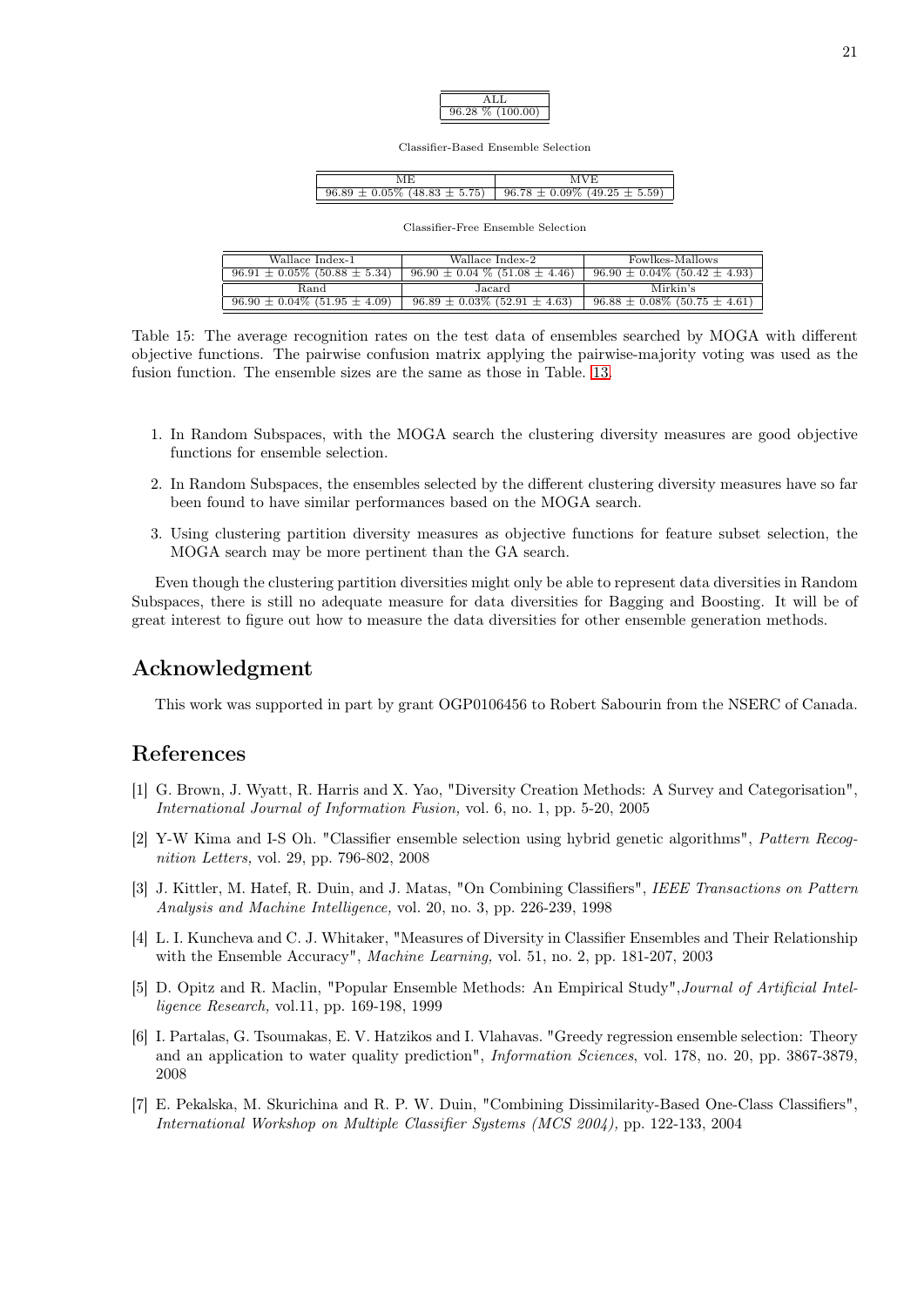- [8] G. I. Webb and Z. Zheng, "Multistrategy Ensemble Learning: Reducing Error by Combining Ensemble Learning Techniques", IEEE Transactions on Knowledge and Data Engineering, vol. 16, no. 8, pp. 980- 991, 2004
- [9] H. Zouari, L. Heutte, Y. Lecourtier and A. Alimi, "Building Diverse Classifier Outputs to Evaluate the Behavior of Combination Methods: the Case of Two Classifiers", International Workshop on Multiple Classifier Systems (MCS 2004), pp. 273-282, 2004
- <span id="page-21-0"></span>[10] A. S. Britto Jr, R. Sabourin and L. E. S. Oliveira, "Dynamic Selection of Classifiers - A comprehensive review", Pattern Recognition, vol. 47 (11), pp. 3665-3680, 2014
- <span id="page-21-1"></span>[11] T.K. Ho, "The random space method for constructing decision forests", IEEE Transactions on Pattern Analysis and Machine Intelligence, vol. 20, no. 8, pp. 832-844, 1998
- <span id="page-21-2"></span>[12] S.Y. Sohna and H.W. Shinb. "Experimental study for the comparison of classifier combination methods", Pattern Recognition, vol. 40, pp. 33-40, 2007
- <span id="page-21-3"></span>[13] A. Grove and D. Schuurmans, "Boosting in the limit: Maximizing the Margin of Learned Ensembles", In Proceedings of the Fifteenth National Conference on Artificial Intelligence, pp. 692-699, 1998
- <span id="page-21-11"></span>[14] L. I. Kuncheva, M. Skurichina, and R. P. W. Duin, "An Experimental Study on Diversity for Bagging and Boosting with Linear Classifiers", International Journal of Information Fusion, vol. 3, no. 2, pp. 245-258, 2002
- <span id="page-21-4"></span>[15] R. E. Schapire, Y. Freund, P. Bartlett and W. S. Lee, "Boosting the Margin: A New Explanation for the Effectiveness of Voting Methods", Annals of Statistics, vol. 26, no. 5, pp. 1651-1686, 1998
- <span id="page-21-5"></span>[16] R. E. Banfield, L. O. Hall, K. W. Bowyer and W. P. Kegelmeyer, "A New Ensemble Diversity Measure Applied to Thinning Ensembles", International Workshop on Multiple Classifier Systems (MCS 2003), pp. 306-316, 2003
- [17] R. Kohavi and D.H. Wolpert, "Bias Plus Variance Decomposition for Zero-One Loss Functions", In Proceedings of the International Machine Learning Conference (ICML 1996), pp. 275-283, 1996
- <span id="page-21-6"></span>[18] D. Partridge and W. Krzanowski, "Software diversity: practical statistics for its measurement and exploitation", Information and Software Technology, vol.39, pp. 707-717, 1997
- <span id="page-21-12"></span>[19] D. Ruta and B. Gabrys, "Analysis of the Correlation between Majority Voting Error and the Diversity Measures in Multiple Classifier Systems", In Proceedings of the 4th International Symposium on Soft Computing, 2001
- <span id="page-21-7"></span>[20] N. Ueda and R. Nakano, "Generalization error of ensemble estimators", In Proceedings of International Conference on Neural Networks (ICNN 1996), pp. 90-95, 1996
- <span id="page-21-9"></span>[21] G. Giacinto and F. Roli, "Dynamic Classifier Selection Based on Multiple Classifier Behaviour", Pattern Recognition, vol. 34, no. 9, pp. 179-181, 2001
- <span id="page-21-10"></span>[22] P. Melville and R. J. Mooney, "Creating Diversity in Ensembles Using Artificial Data", Information Fusion, vol. 6, no. 1, pp. 99-111, 2005
- <span id="page-21-13"></span>[23] R. Pasti and L. N. Castro. "Bio-inspired and gradient-based algorithms to train MLPs: The influence of diversity", Information Sciences, vol. 179, no. 10, pp. 1441-1453, 2009
- <span id="page-21-8"></span>[24] D. Ruta and B. Gabrys, "Classifier Selection for Majority Voting", International Journal of Information Fusion, pp. 63-81, 2005
- <span id="page-21-14"></span>[25] A. Ulas, M. Semerci, O. T. Yildiz and E. Alpaydin. "Incremental construction of classifier and discriminant ensembles", Information Sciences, vol. 179, no. 9, pp. 1298-1318, 2009
- <span id="page-21-15"></span>[26] E. Dimitriadou, A. Weingessel, and K. Hornik, "Voting-merging: An ensemble method for clustering", Artificial Neural Networks-ICANN 2001, pp. 217-224, 2001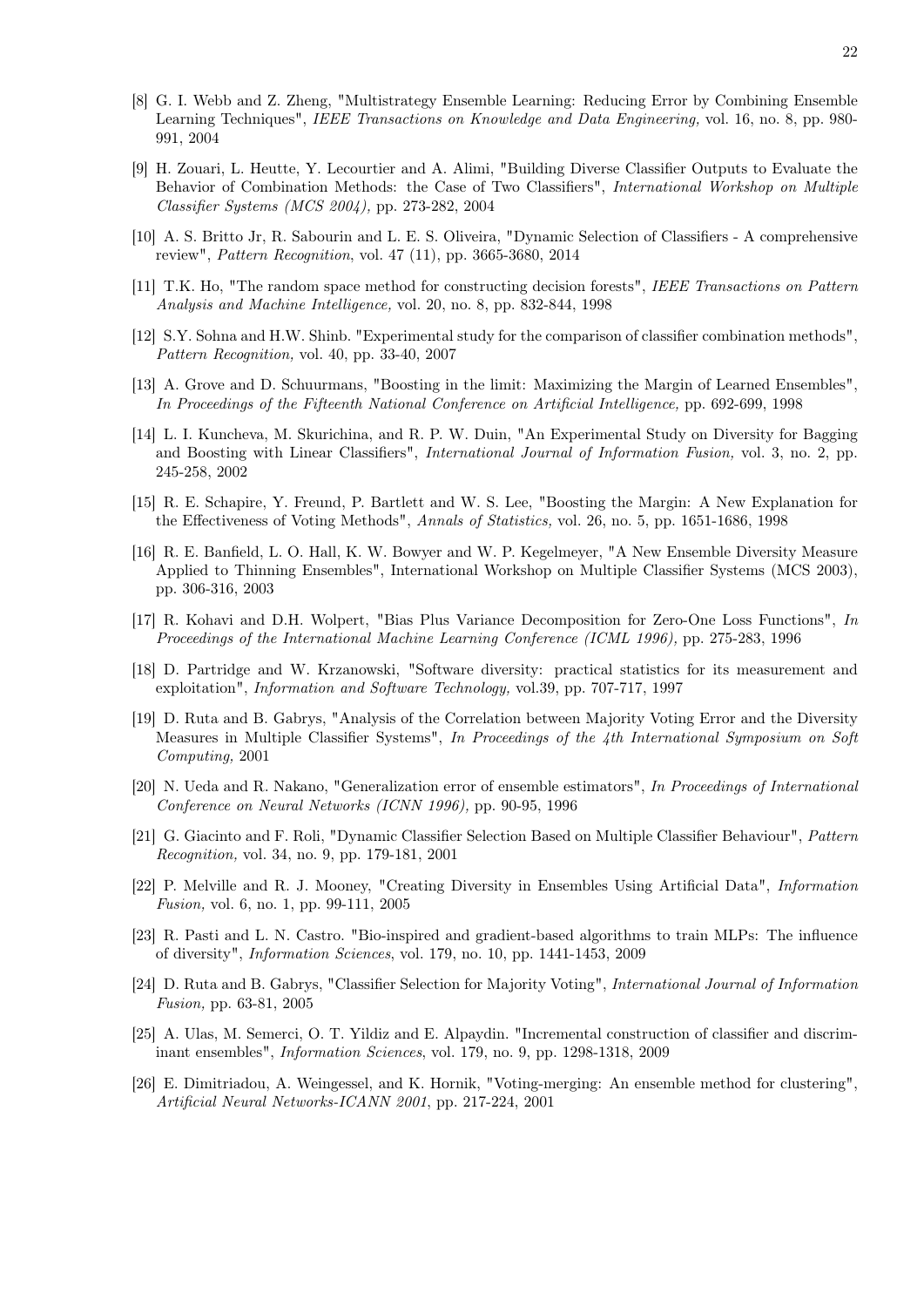- <span id="page-22-1"></span>[27] X. Fern and C. Brodley, "Random projection for high dimensional data: A cluster ensemble approach", In Proceedings of the 20th International Conference on Machine Learning (ICML), pp. 186-193, 2003
- [28] B. Fischer and J. M. Buhmann, "Bagging for Path-Based Clustering", IEEE Transactions on Pattern Analysis and Machine Intelligence, vol. 25, no. 11, pp. 1411-1415, 2003
- [29] A. L. N. Fred and A. K. Jain, "Data Clustering Using Evidence Accumulation," In Proceedings of the International Conference on Pattern Recognition (ICPR 2004), pp. 276-280, 2002
- [30] L.I. Kuncheva and S.T. Hadjitodorov, "Using Diversity in Cluster Ensembles", In Proceedings of IEEE International Conference on Systems, Man and Cybernetics, Part B, pp. 1214-1219, 2004
- [31] B. Park and H. Kargupta, "Distributed Data Mining: Algorithms, Systems, and Applications", Data Mining Handbook, Lawrence Erlbaum Associates, 2003
- [32] Y. Qian and C. Y. Suen, "Clustering Combination Method", In Proceedings of the International Conference on Pattern Recognition (ICPR 2000), pp. 2732-2735, 2000
- [33] A. Strehl and J. Ghosh, "Cluster Ensembles A Knowledge Reuse Framework for Combining Multiple Partitions," Journal of Machine Learning Research, no. 3, pp. 583-617, 2002
- [34] A. Topchy, A.K. Jain, W. Punch, "Clustering Ensembles: Models of Consensus and Weak Partitions", In IEEE Transactions on Pattern Analysis and Machine Intelligence, vol. 27, no. 12, pp 1866-1881, 2005
- <span id="page-22-0"></span>[35] A. Topchy, A. Jain, and W. Punch, "Combining multiple weak clusterings", In Proceedings of IEEE International Conference on Data Mining (ICDM 03), pp. 331-338, 2003
- <span id="page-22-2"></span>[36] M. Meila, "Comparing clusterings", Technical Report 418, UW Statistics Department, 2002
- <span id="page-22-3"></span>[37] Bandyopadhyay S. and Maulik U., "Non-parametric Genetic Clustering : Comparison of Validity Indices," IEEE Transactions on Systems, Man and Cybernetics Part-C, vol. 31, no. 1, pp. 120-125, 2001
- <span id="page-22-4"></span>[38] Halkidi M., Batistakis Y. and Vazirgiannis M., "On Clustering Validation Techniques," Journal of Intelligent Information Systems, vol. 17 , no. 2-3, pp. 107-145, 2001
- <span id="page-22-5"></span>[39] R.P.W. Duin, "Pattern Recognition Toolbox for Matlab 5.0+", available free at: <ftp://ftp.ph.tn.tudelft.nl/pub/bob/prtools>
- <span id="page-22-6"></span>[40] P. Radtke, T. Wong and R. Sabourin, "An Evaluation of Over-Fit Control Strategies for Multi-Objective Evolutionary Optimization", IEEE World Congress on Computational Intelligence (WCCI) - International Joint Conference on Neural Networks (IJCNN), pp. 3327-3334, 2006
- <span id="page-22-7"></span>[41] A. E. Eiben, R. Hinterding, and Z. Michalewicz, "Parameter control in evolutionary algorithms", In IEEE Transactions on Evolutionary Computation, vol.3, no. 2, pp. 124-141, 1998
- <span id="page-22-8"></span>[42] A. H.R. Ko, R. Sabourin and A. Britto Jr, "Combining Diversity and Classification Accuracy for Ensemble Selection in Random Subspaces" , IEEE World Congress on Computational Intelligence (WCCI 2006) - International Joint Conference on Neural Networks (IJCNN), pp. 2144-2151, 2006
- <span id="page-22-9"></span>[43] K. Deb, "Multi-Objective Optimization using Evolutionary Algorithms", Wiley 2001, 2nd edition, 2002
- <span id="page-22-10"></span>[44] D. Whitley, "Functions as Permutations: Regarding No Free Lunch, Walsh Analysis and Summary Statistics". Parallel Problem Solving from Nature (PPSN 2000), pp. 169-178, 2000
- <span id="page-22-11"></span>[45] Wolpert, D.H. and W.G. Macready, "No free lunch theorems for optimization", IEEE Transactions on Evolutionary Computation, vol. 1, no. 1, pp. 67-82, 1997
- <span id="page-22-12"></span>[46] G. Tremblay, R. Sabourin, and P. Maupin, "Optimizing Nearest Neighbour in Random Subspaces using a Multi-Objective Genetic Algorithm", In Proceedings of the International Conference on Pattern Recognition (ICPR 2004), pp 208-211, 2004
- <span id="page-22-13"></span>[47] A. H. R. Ko, R. Sabourin, A. Britto Jr, A., L. Oliveira, "Pairwise Fusion Matrix for Combining Classifiers", Pattern Recognition, vol. 40, pp. 2198-2210, 2007